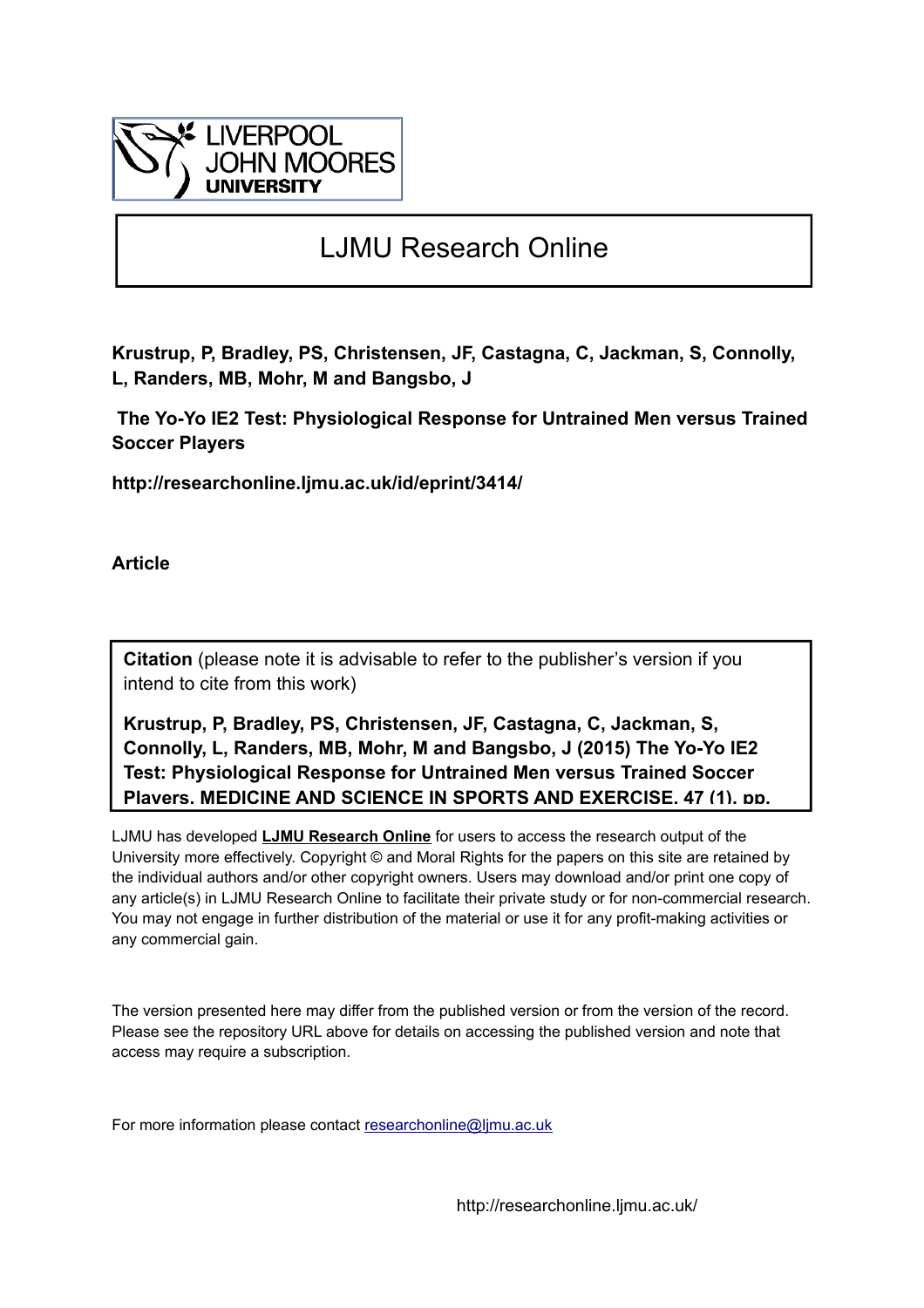#### **The Yo-Yo IE2 test: Physiological response for untrained men vs trained soccer players**

Peter Krustrup<sup>1,2</sup>, Paul S. Bradley<sup>3</sup>, Jesper F. Christensen<sup>4</sup>, Carlo Castagna<sup>5,6</sup>, Sarah Jackman<sup>2</sup>, Luke Connolly<sup>2</sup>, Morten B. Randers<sup>1</sup>, Magni Mohr<sup>2,7</sup>, Jens Bangsbo<sup>1</sup>

<sup>1</sup>Department of Nutrition, Exercise and Sports, Copenhagen Centre for Team Sport and Health, University of Copenhagen, Copenhagen, DENMARK; <sup>2</sup>Sport and Health Sciences, College of Life and Environmental Sciences, University of Exeter, Exeter, UNITED KINGDOM; <sup>3</sup>Department of Sport & Exercise Sciences, University of Sunderland, UNITED KINGDOM, <sup>4</sup>The University Hospitals Centre for Health Research, Copenhagen University Hospital, DENMARK, <sup>5</sup>Italian Football Referees Association (AIA), Rome, ITALY; <sup>6</sup>Football Training and Biomechanics Lab, Italian Football Federation (FIGC), Technical Department, Coverciano (Florence), ITALY; <sup>7</sup>Department of Food and Nutrition, and Sport Science, University of Gothenburg, Gothenburg, SWEDEN.

Running title: The Yo-Yo Intermittent Endurance level 2 test

Correspondence to: Peter Krustrup, Professor, PhD Department of Nutrition, Exercise and Sports, Copenhagen Centre for Team Sport and Health, University of Copenhagen, Universitetsparken 13, Copenhagen 2100-Ø, Denmark Phone: 0045 3532 1624 Fax: 0045 3532 1600 E-mail: pkrustrup@ifi.ku.dk

The study was funded by The Danish Ministry of Culture (Kulturministeriets Udvalg for Idrætsforskning). The results of the present study do not constitute endorsement by ACSM. There is no conflict of interest for any of the manuscript authors.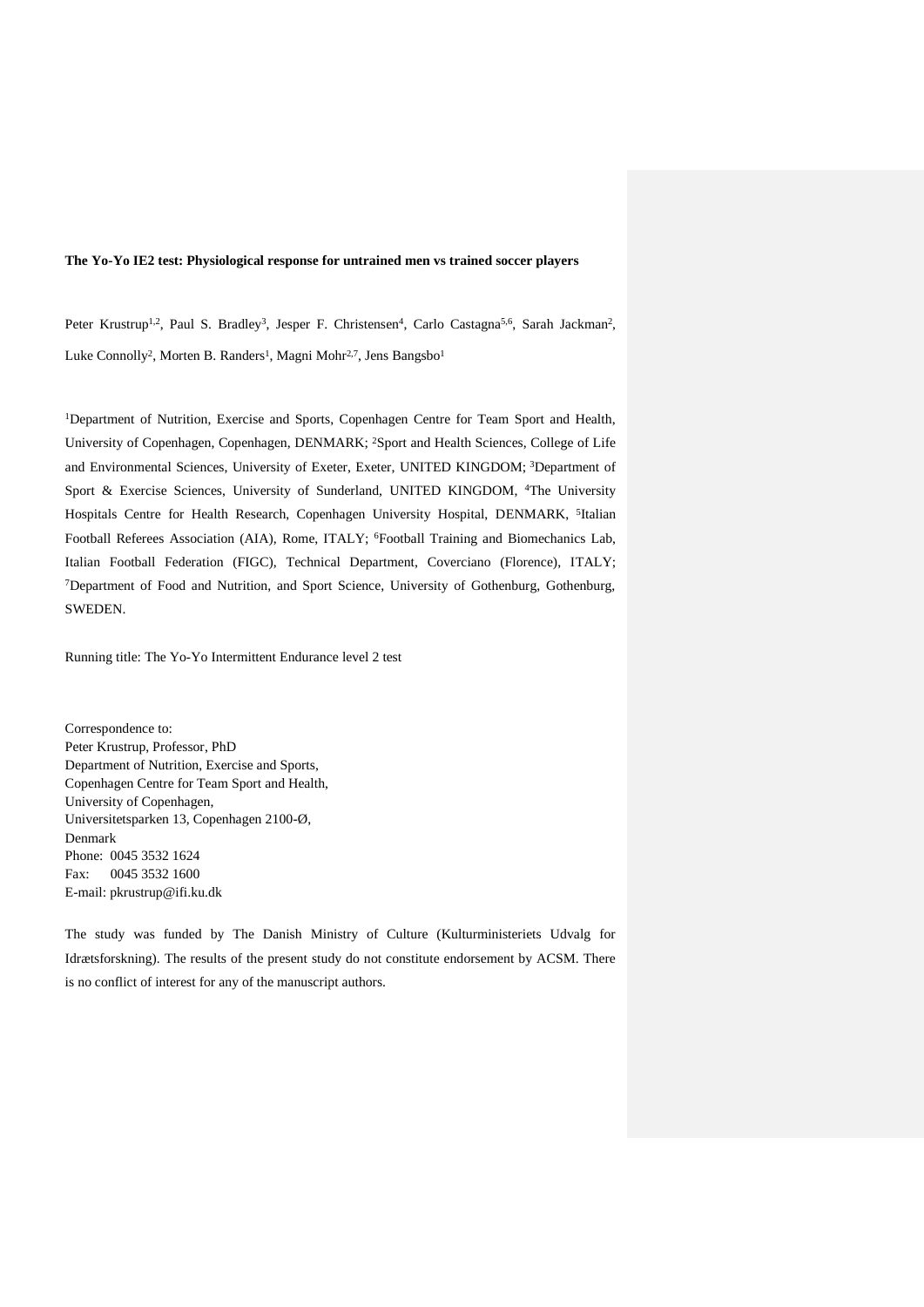#### **ABSTRACT**

PURPOSE: To examine the physical capacity and physiological response to the Yo-Yo Intermittent Endurance level 2 test (IE2) for untrained individuals and trained male soccer players, and to investigate the determinants of intense intermittent exercise performance. METHODS: Thirty-four healthy untrained males (UTR) and fifteen age-matched trained soccer players (TR) performed a maximal incremental treadmill test (ITT) and a Yo-Yo IE2 test. Muscle biopsies and blood samples were obtained and HR were measured before, during and after tests. RESULTS: UTR had a 67% lower (P<0.01) Yo-Yo IE2 performance (665±271 vs. 2027±298 m; ES:4.8), 34% lower (P<0.01) VO2max and 19% lower (P<0.05) resting muscle glycogen than TR. Blood lactate and heart rates during the first 560 m of the Yo-Yo IE2 test were higher (P<0.01) in UTR than TR (560 m: 7.4 $\pm$ 2.8 vs. 2.4±0.8 mmol·L-1 ; ES:1.7-2.8; 188±11 vs. 173±8 bpm, ES:0.9-1.5) with no differences at exhaustion. Time >95%HRmax was lower (P<0.01) in UTR than TR  $(1.0\pm1.1 \text{ vs. } 6.3\pm2.9 \text{ min}$ , ES:3.1). Mean rate of muscle creatine phosphate utilization (16.5 $\pm$ 9.5 vs. 4.3 $\pm$ 2.7 mmol·kg- $1d$ .w·min<sup>-1</sup>), muscle lactate accumulation (16.8±9.1 vs. 4.2±2.9 mmol·kg<sup>-1</sup>d.w·min<sup>-1</sup>), and glycogen breakdown (29.6±14.2 vs. 7.7±5.4 mmol·kg-1d.w·min-1 ) were 4-fold higher (P<0.01,ES:1.4-1.7) in UTR than TR. For UTR, correlations (P<0.01) were observed between Yo-Yo IE2 performance and VO<sub>2</sub>max (r=0.77), ITT performance (r=0.79) and muscle citrate synthase activity (r=0.57), but not for TR (r=-0.12-0.50; P>0.05). CONCLUSION: The Yo-Yo IE2 test was shown to possess high construct validity by showing large differences in performance, heart rates and anaerobic metabolism between untrained individuals and trained soccer players. Additionally, VO2max appeared to be important for intermittent exercise performance in untrained individuals, but not for trained soccer players. Key words: MUSCLE LACTATE; BLOOD LACTATE; HEART RATE; VO2MAX; INTENSE INTERMITTENT EXERCISE PERFORMANCE; RECOVERY.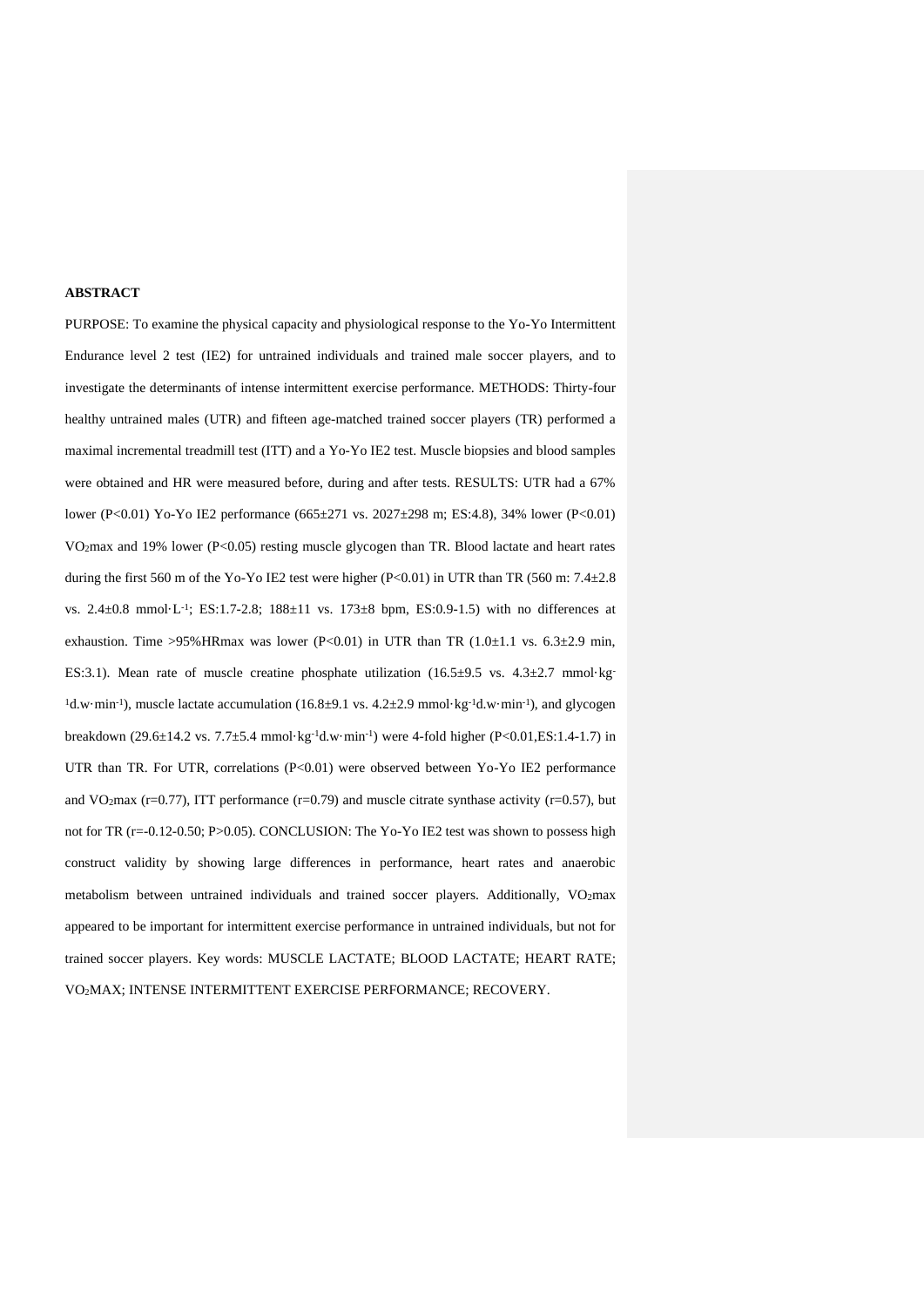#### **INTRODUCTION**

## Paragraph 1

Over the last decade a high number of studies have applied intermittent field testing modes such as the Yo-Yo Intermittent Recovery tests (Yo-Yo IR1 and IR2) and the Yo-Yo Intermittent Endurance tests (Yo-Yo IE1 and IE2) in order to examine the importance of training status (27), tactical role (21), seasonal period (26), heat acclimatization (35), nutritional supplementation (29,409) and different training regimes (10,13,15,19,28) for soccer players and other athletes in intermittent sports. In contrast to standard exercise laboratory tests consisting of continuous or incremental treadmill and cycling exercise with concomitant monitoring of the maximum oxygen uptake (VO2max), submaximal heart rates and blood lactate responses, the Yo-Yo tests have shown to possess construct and ecological validity for elite team sport performance (1,4-6,38) and to be sensitive to detect training-induced changes in intermittent exercise performance (10, 15, 23, 37). Specifically, it has been observed that the Yo-Yo IE2 test performance is highly correlated to running performance in competitive elite soccer matches for men and women (4,5) and that the aerobic response to the test is altered according to the training-induced changes in soccer-specific fitness for elite male and female players during a competitive season (4,10).

#### Paragraph 2

Invasive studies have been conducted examining the physiological response to the Yo-Yo IR1 (20) and Yo-Yo IR2 tests (22,28). These studies demonstrated moderate to large magnitude correlations between the heart rate and blood lactate response during the first part of the tests and test performances and also that short-term high-intensity aerobic training as well as anaerobic training can lower the heart rate, muscle lactate and blood lactate concentration during the first part of the Yo-Yo IR tests and that there was a markedly higher anaerobic energy production determined as greater lactate production and creatine phosphate (CP) breakdown in the Yo-Yo IR2 test compared to the Yo-Yo IR1 test (1,20,22,28). Furthermore, these studies revealed a poor relationship between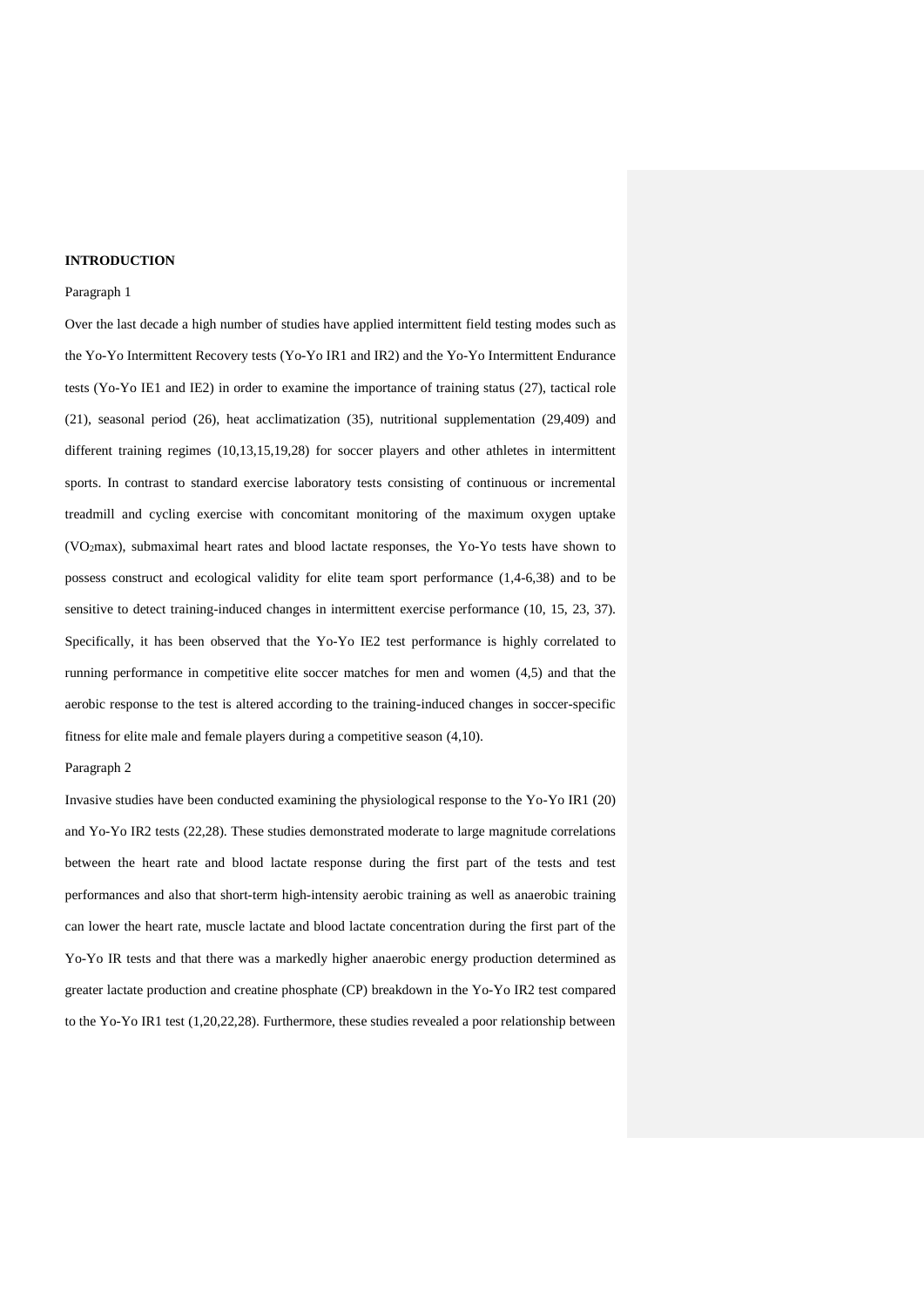changes in VO2max and changes in Yo-Yo IR performance after short-term training and showed moderate correlations between VO2max and Yo-Yo IR performances for a large group of subjects with a large range in fitness level (1). However, invasive studies examining the muscle and blood metabolite response during the Yo-Yo IE2 test have not yet been conducted for trained soccer players, and likewise it is yet to be investigated whether the importance of VO2max and other potential determinants of the Yo-Yo IE2 performance differ between untrained individuals and trained soccer players.

#### Paragraph 3

The Yo-Yo Intermittent Endurance test level 2 (Yo-Yo IE2) has a speed progression comparable to the Yo-Yo IR1 test (1), but the recovery periods between the shuttle runs are only 5 s, which is half the duration in comparison to the recovery periods in the Yo-Yo IR1 test (10 s). It is well-known that trained individuals have higher VO2max values as well as lower heart rates and blood lactate concentrations during standardized submaximal continuous exercise, and that these variables are largely correlated to endurance exercise performance for untrained as well as trained endurance athletes (17). However, it is has not been examined to what extent the physiological response to a team sports specific intermittent exercise protocol such as the Yo-Yo IE2 test differs between untrained subjects and well-trained soccer players and whether there are differences in the determinants of intermittent exercise performance of the two groups. The latter can be investigated by correlating the VO2max, the time to exhaustion in an incremental treadmill test, the muscle oxidative capacity and the anaerobic energy production to the Yo-Yo IE2 performances of the two distinct groups. Likewise it would be of interest to evaluate whether the physiological response to the first part of the test is correlated to the Yo-Yo IE2 running distance at exhaustion for trained soccer players that are familiar with the exercise mode in the test as well as for untrained individuals. This can be investigated by correlating the heart rate and the blood lactate values at fixed times in the first part of the Yo-Yo IE2 test to the Yo-Yo IE2 test performance.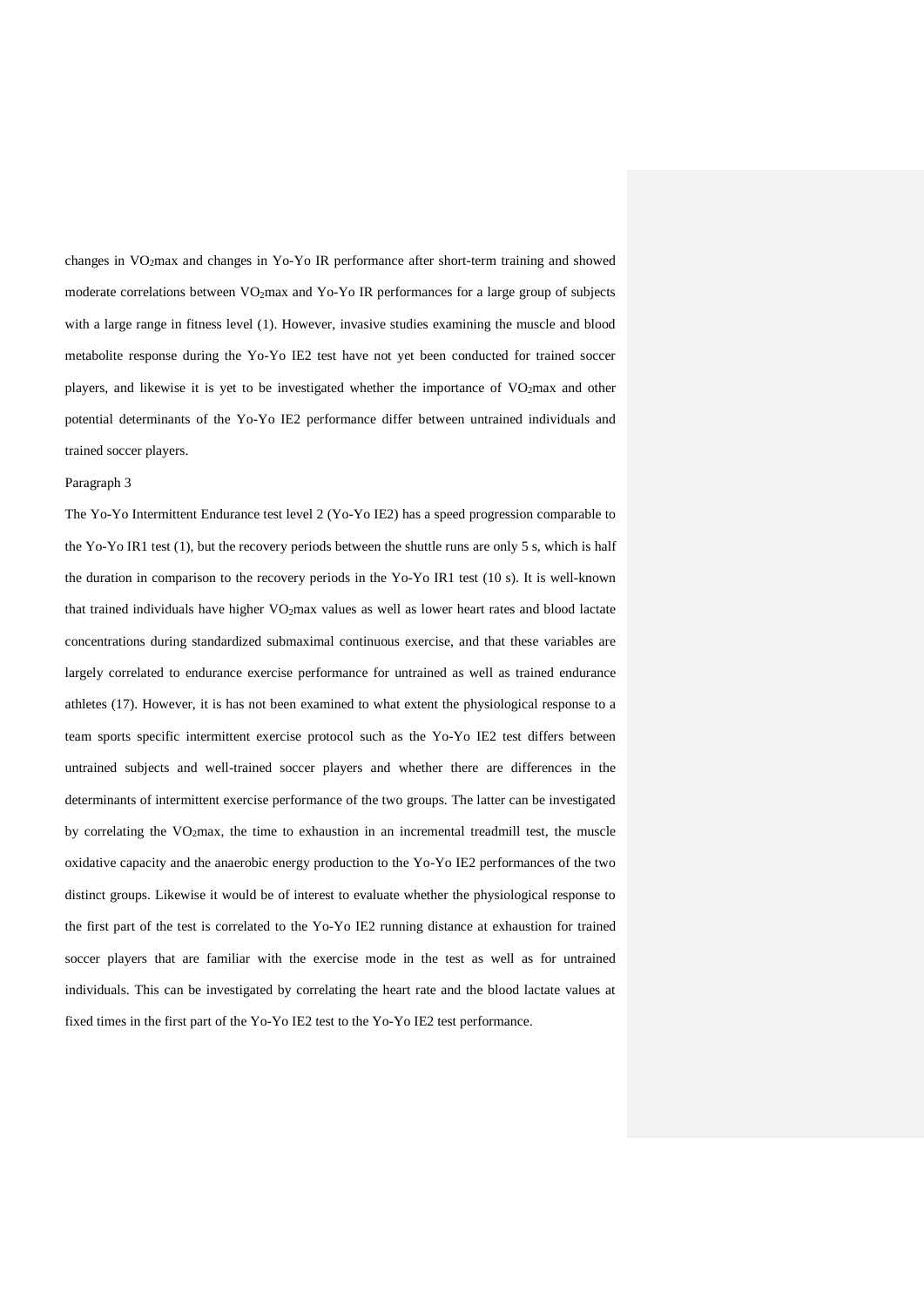# Paragraph 4

Thus, the aim of the present study was to examine heart rate , blood and muscle metabolite responses during the Yo-Yo IE2 test in untrained men and trained soccer players and to study the determinants of intermittent exercise performance for these subject groups.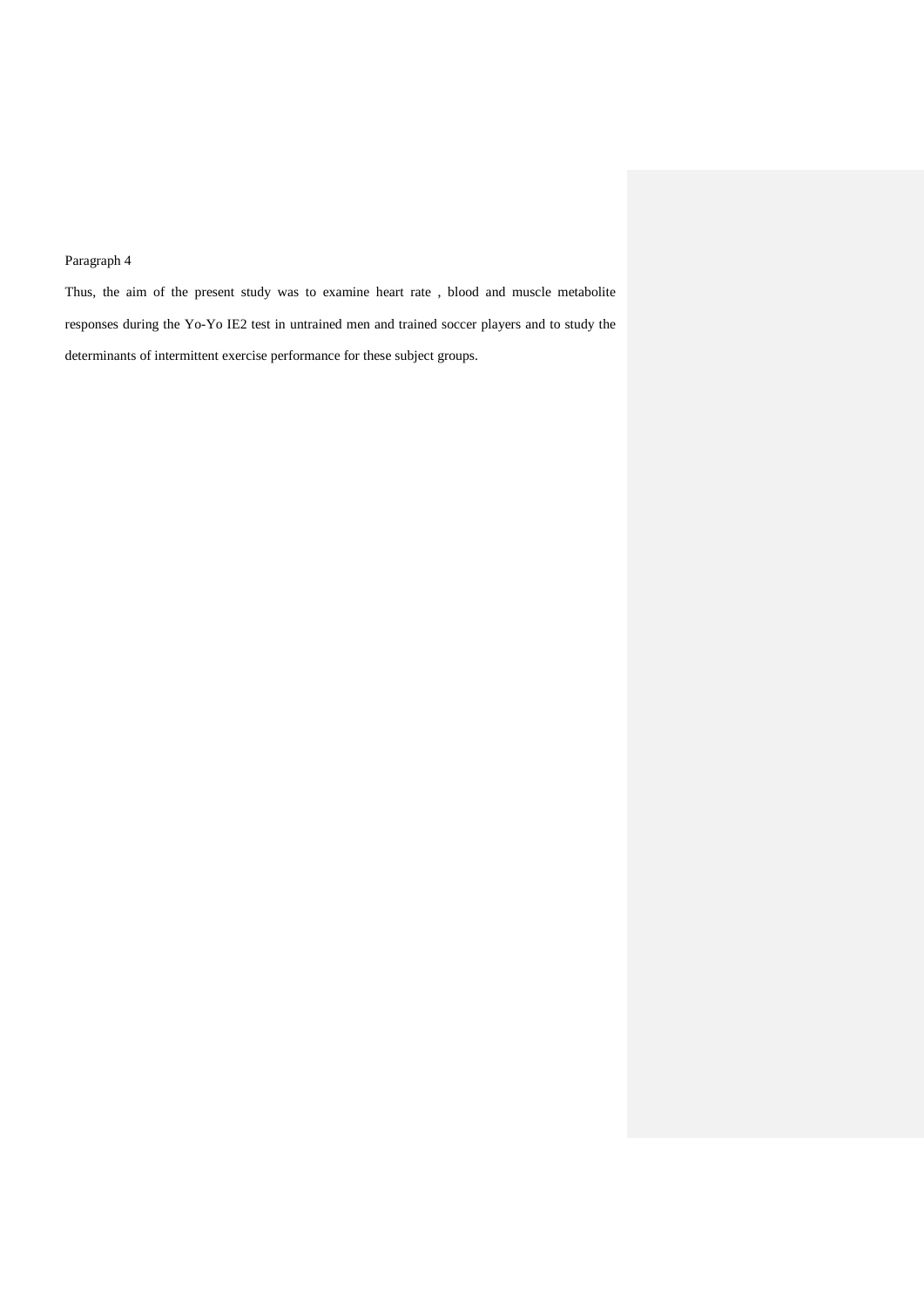#### **METHODS**

#### Paragraph 5

## Subjects

Thirty-four healthy untrained males (UTR) and fifteen trained soccer players (TR) participated in the study (age:  $30\pm6$  vs.  $25\pm7$  yr, body mass:  $84.8\pm13.1$  vs.  $75.7\pm9.4$  kg, and  $\dot{VO}_{2\text{max}}$ :  $40.0\pm6.2$  vs. 60.9±5.5 mL·kg·min-1 ). None of the untrained subjects had been involved in regular physical activity for a least 2 yr. The TR participated in 3-8 h of training per week and 1-2 matches per week and had been regularly involved in soccer for at least 8 yr. All subjects were fully informed of the risks associated with the experimental procedures, and all provided written consent. The study conforms to the code of ethics of the World Medical Association and was approved by the appropriate institutional ethical committees.

#### Paragraph 6

#### Experimental design

Within a 14 day period, the subjects carried out the Yo-Yo intermittent endurance – level 2 (Yo-Yo IE2) test (see below) as well as a laboratory treadmill test protocol with submaximal running and incremental maximal test. Heart rate was measured in 5-s intervals and blood samples were collected frequently during the two protocols. In addition, muscle biopsies were collected from m. vastus lateralis before and after the Yo-Yo IE2 test. All subjects had been familiarized to the Yo-Yo IE2 test prior to the testing period, by carrying out the full test including warm-up twice 2 to 6 wks prior to the main experimental day.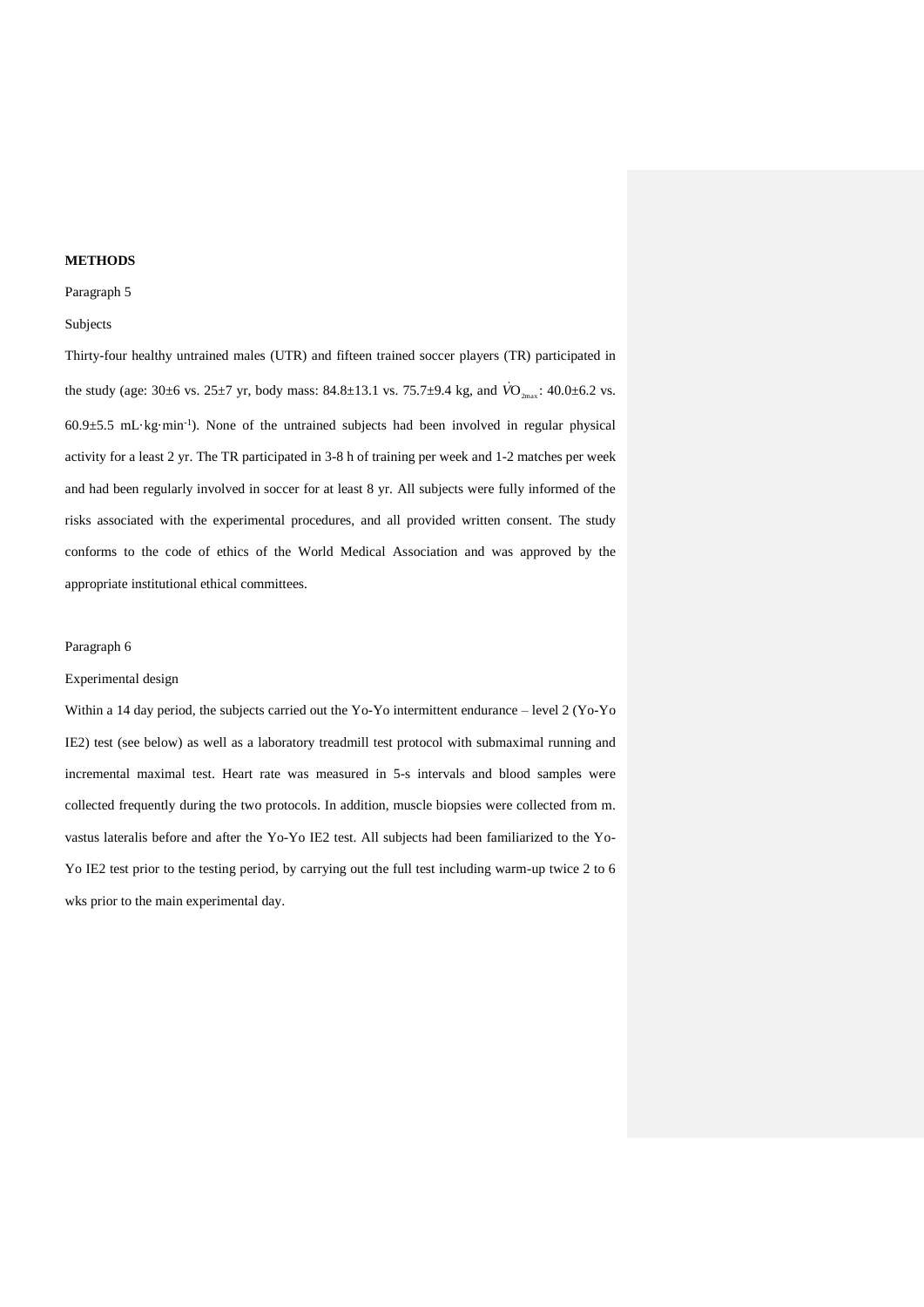#### Paragraph 7

#### The Yo-Yo intermittent endurance test – level 2 (Yo-Yo IE2)

The Yo-Yo IE2 test was performed in accordance with previous studies (4,5). The participants performed repeated 20-m shuttle runs, back and forth between the starting line and finishing line marked by cones, at progressively increasing speeds dictated by an audio bleep emitted from a CD player. Between each shuttle the participants had a 5-s period of slow jogging around a cone placed 2.5 m from the starting line. Failure to achieve the shuttle run on two successive occasions resulted in termination of the test and the distance covered represented the test result. All testing sessions were performed indoors on  $2 \times 20$  m running lanes marked by cones. After 15 min of rest prior to the beginning of the test protocol, the subjects had a heart rate monitor (Polar Electro Oy, Kempele, Finland) placed around the chest for continuous recordings throughout the warm-up, the test and during the first 15 min of recovery. A cannula was placed in a forearm vein and covered by a supporting bandage. Saline was used to flush the cannula at rest, after the warm-up and in the recovery period after the test, but not during the test due to the frequent blood sampling. In preparation for obtainment of needle biopsies in the m. vastus lateralis, an incision was made through the skin and muscle fascia under local anesthesia  $(20 \text{ m} \cdot \text{g} \cdot \text{L}^{-1})$  lidocain). The incision was covered by a sterile strip and thigh bandage. Resting blood samples were obtained before the warm-up which consisted of  $2 \times 2$  min of the Yo-Yo IE1 test. Subsequently, the subjects rested for 4 min before they performed the Yo-Yo IE2 test. Blood samples were obtained immediately before, during (240, 400, 560, 720, 880, 1040 m etc.) at exhaustion and during recovery from the test (1, 3, 5, 10 and 15 min). During the test, blood samples were taken in the 5 s recovery periods between the shuttle-runs. When these blood samples were collected, the participants were asked to stand still at the finishing line, rather than jogging around the cone placed behind the finishing line. Muscle biopsies were obtained from the m. vastus lateralis before the warm-up, at exhaustion and after 3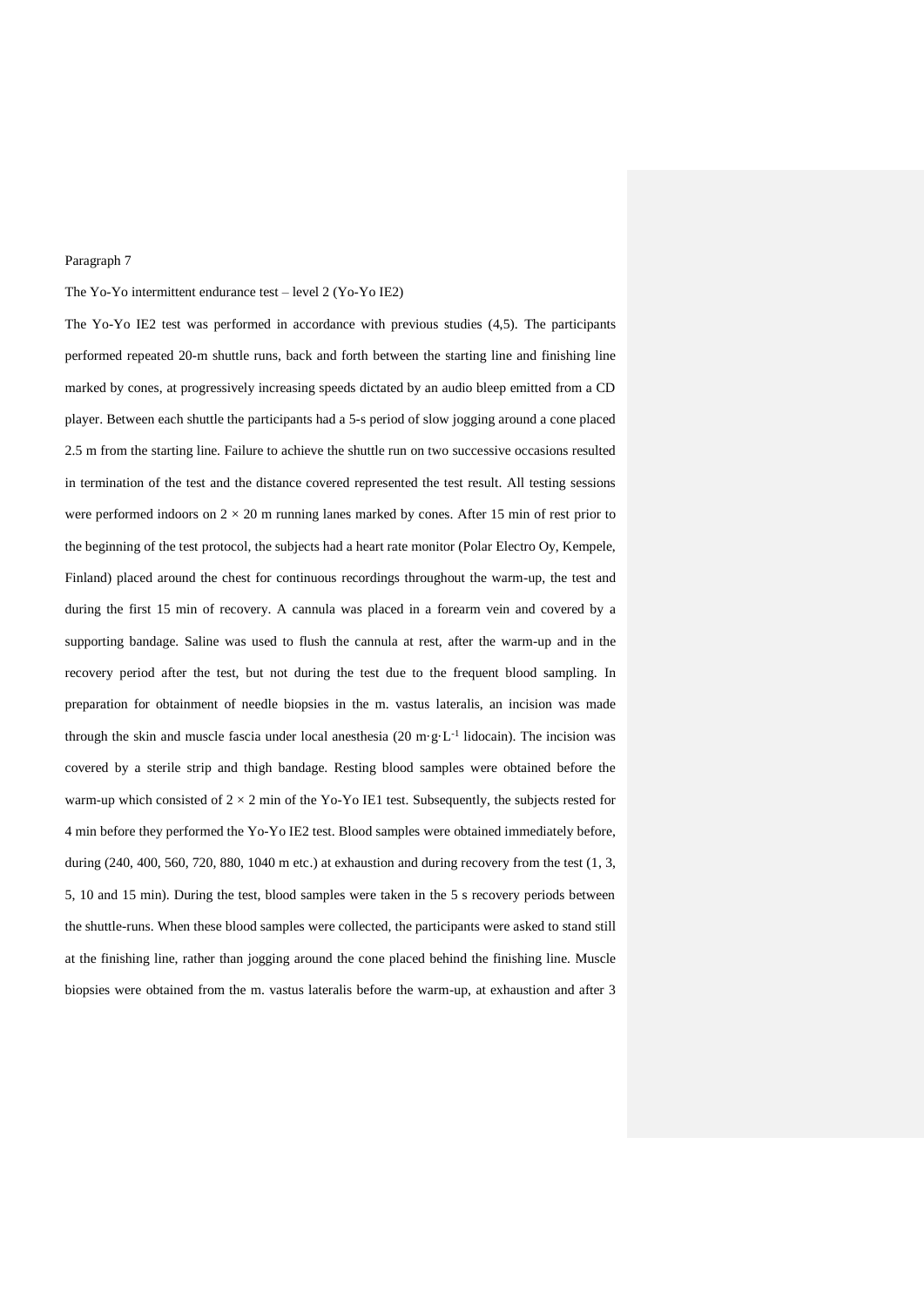min of recovery using the Bergstrom technique (3). Suction was applied to maximize the tissue sample size (3)

#### Paragraph 8

#### The laboratory treadmill test

For UTR the laboratory treadmill test consisted of 6 min bouts of 6.5, 8.0, 9.5 and 11.0 km·h<sup>-1</sup> separated by 2 min intervals of rest as previously described (19, 21). The protocol for TR comprised of 6 min bouts of 8.0, 9.5, 11.0 and 13.5 km·h-1 separated by 2 min intervals of rest, the variation in starting speed was based on the training status of the subjects. After 15 min of recovery an incremental maximal test was performed. The test started at running speed of 9.5 and 11.0 km·h-<sup>1</sup> for 2 min for untrained and trained subjects, respectively. This then continued at 11.0 and 13.5 km·h<sup>-1</sup> for 60 s for the untrained and trained subjects respectively, followed by stepwise 1.0 km·h<sup>-1</sup> speed increments every 60 s until exhaustion. Time to exhaustion was recorded. Heart rate was recorded every 5 s during the test using Team 2 heart rate monitoring belts (Polar Electro Oy, Kempele, Finland). Pulmonary oxygen uptake was measured during each sub-maximal running speed and during the maximal test using a breath-by-breath gas analyser (MedGraphics CPX/D, Saint Paul, MN, US). This system was calibrated before trials with gases of known concentrations and the tube flow meter was calibrated using a 3 L syringe. This was done in accordance with the calibration procedure recommended by the manufacturer. Individual values for  $\dot{V0}_{2\text{max}}$  and  $\text{HR}_{\text{max}}$ were determined as the peak values reached in 15 and 5 s periods, respectively.

#### Paragraph 9

#### Blood analysis

Approximately 10 s after the 2 mL venous blood sample was obtained, 200 μL of blood was hemolyzed in an ice cold 200 μL Triton X-100 buffer solution and was later analysed for lactate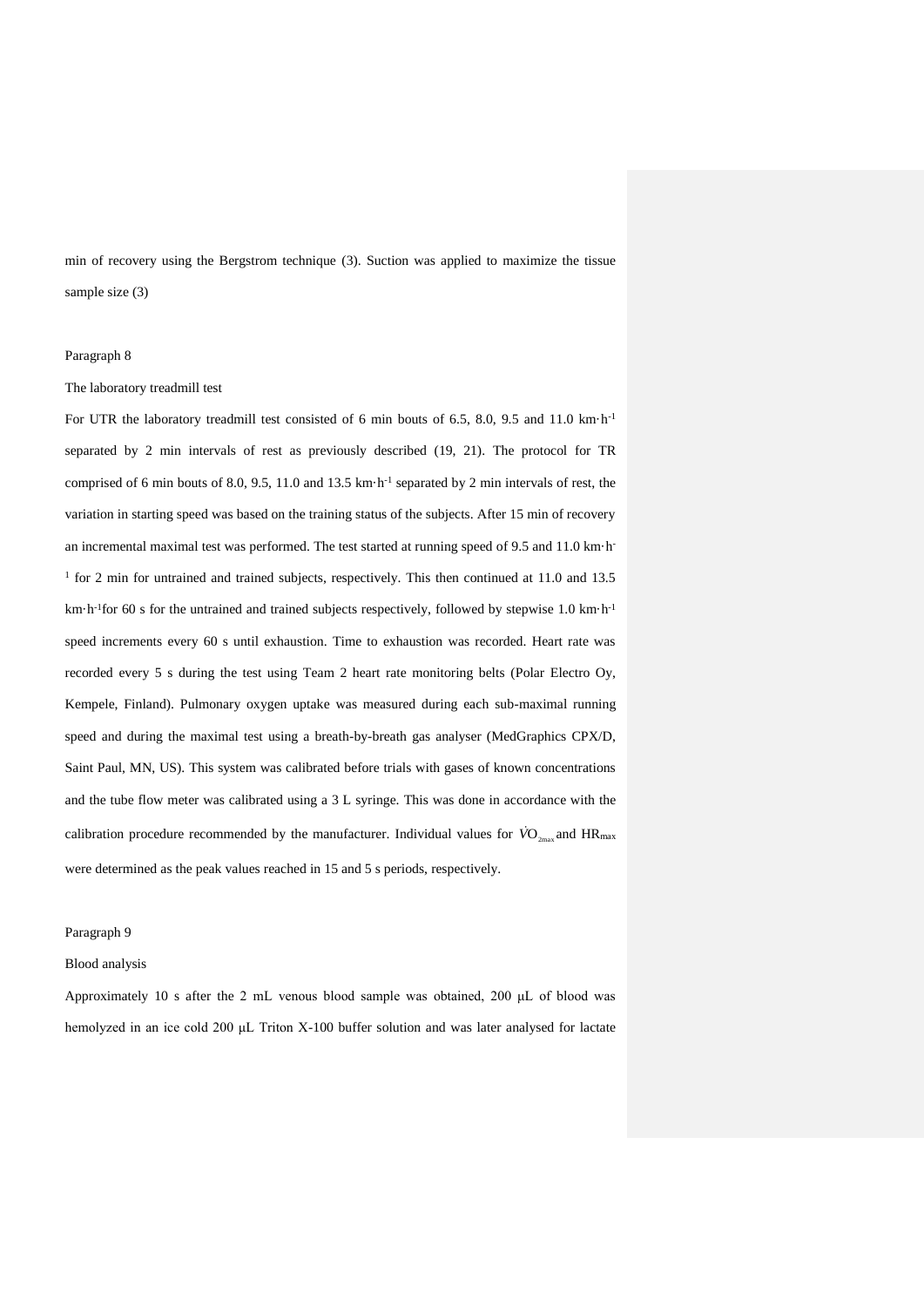and glucose concentration using an automated analyser (YSI Model 2300 STAT PLUS, Yellow Spring Instruments, Ohio, USA), with a CV value of 5% for duplicate measurements (9). The remainder of the blood collected was immediately centrifuged and the plasma removed and stored at -20 ºC. Plasma potassium concentration was measured using flame photometry (Radiometer FLM3, Copenhagen, Denmark) with lithium as internal standard. Plasma ammonia (NH3) was determined spectophotometrically (11). Plasma free fatty acid (FFA) concentration was measured using an enzymatic kit (WAKO Chemical, GmbH, Neuss, Germany).

#### Paragraph 10

#### Muscle metabolite and enzyme analysis

The muscle tissue  $(-60 \text{ mg wet weight})$  was immediately frozen in liquid nitrogen and stored at -80ºC. The frozen sample was weighed both before and after freeze-drying to determine water content. After freeze-drying, the muscle sample was dissected free of blood, fat and connective tissue, and about ~1 mg·d.w. of muscle tissue was extracted in solution of 0.6 M of perchloric acid (PCA) and 1 mM of EDTA, neutralized to a pH of 7.0 with 2.2 M of KHCO<sub>3</sub>, stored at -80 °C until it was analysed for CP and lactate by a fluorometric assay (24), with CV values for duplicate measurements of 5 and 6%, respectively (28). Another 1-2 mg·d.w. of muscle tissue was extracted in 1 M of HC1 and hydrolyzed at 100ºC for 3 h, and the glycogen content was determined by the hexokinase method (24). Muscle pH was measured by a small glass electrode (Radiometer GK2801, Copenhagen, Denmark) after homogenizing a freeze-dried muscle sample of about 2 mg·d.w. in a non-buffered solution containing 145 mM of KCI, 10 mM of NaC1, and 5 mM of iodoacetic acid. For muscle enzyme analysis,  $\sim$ 3 mg·d.w. of muscle tissue was homogenized (1:400) in a 0.3-M phosphate buffer adjusted to a pH of 7.7 and containing 0.5 mg·mL-1 of bovine serum albumin. Citrate synthase (CS) was determined by the flourometric method with NAD-NADH coupled reactions (24).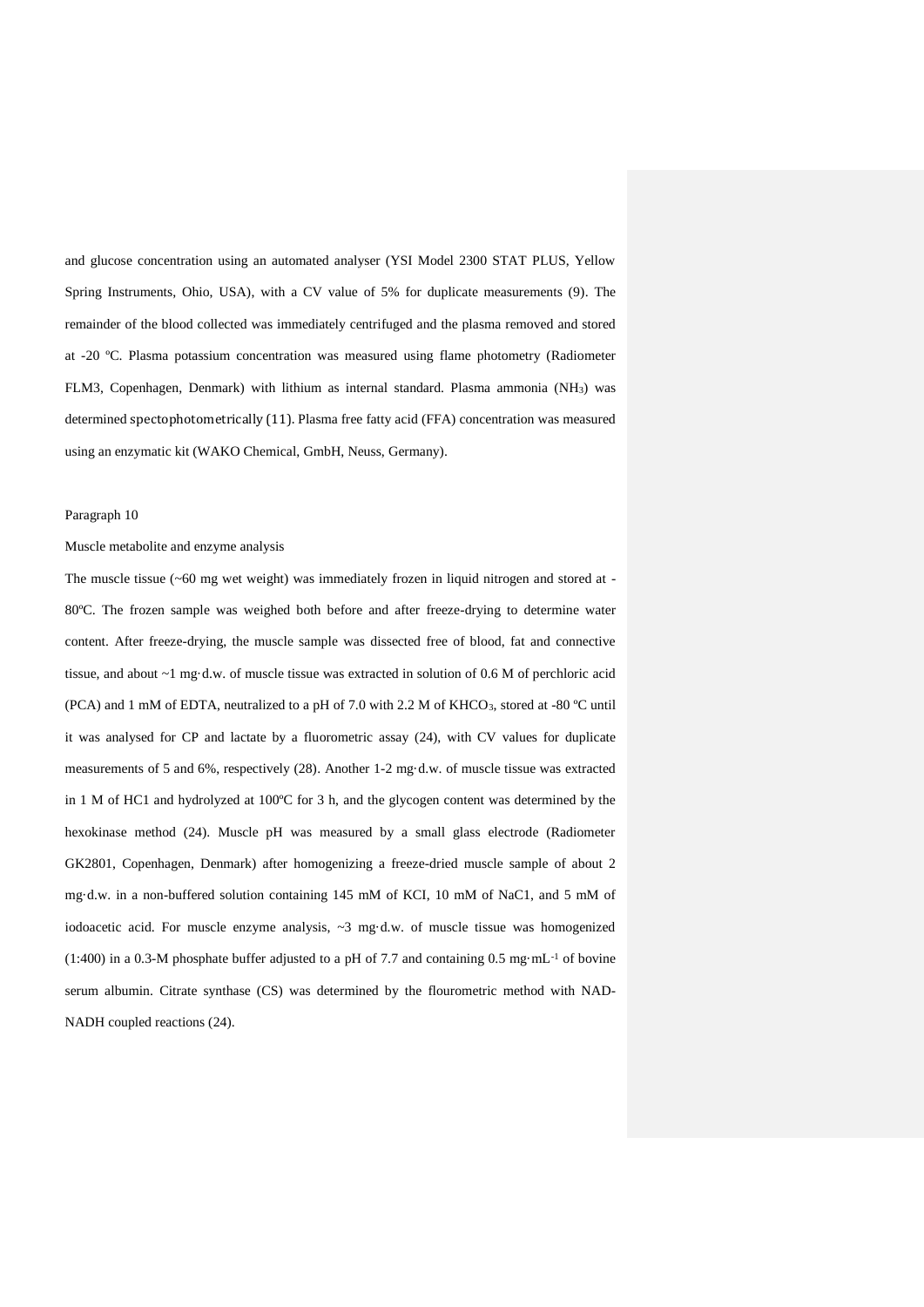#### Paragraph 11

## Statistical analysis

All statistical analyses were conducted using the appropriate software (SPSS Inc., Chicago, USA). Differences in physiological responses between trained and untrained to the Yo-Yo IE2 test and the laboratory treadmill test were evaluated using a two-way analysis of variance (ANOVA). In the event of a difference occurring, univariant Tukey's *post-hoc* tests were used to identify any localized effects. The effect size (ES) was calculated to determine the meaningfulness of the difference (7). The magnitude of the ES was classified as trivial (*<*0.2), small (>0.2-0.6), moderate  $(0.6-1.2)$ , large  $(0.2-2.0)$  and very large  $(0.2-4.0)$  based on guidelines (2). Relationships between selected performance variables were evaluated using Pearson's product moment test. The magnitudes of the correlations were considered as trivial (<0.1), small (>0.1-0.3), moderate (>0.3-0.5), large (>0.5-0.7), very large (>0.7-0.9), nearly perfect (*>*0.9) and perfect (1.0) in accordance with Hopkins et al. (12). Statistical significance was set at *P*<0.05. Values are presented as means±SD unless otherwise stated.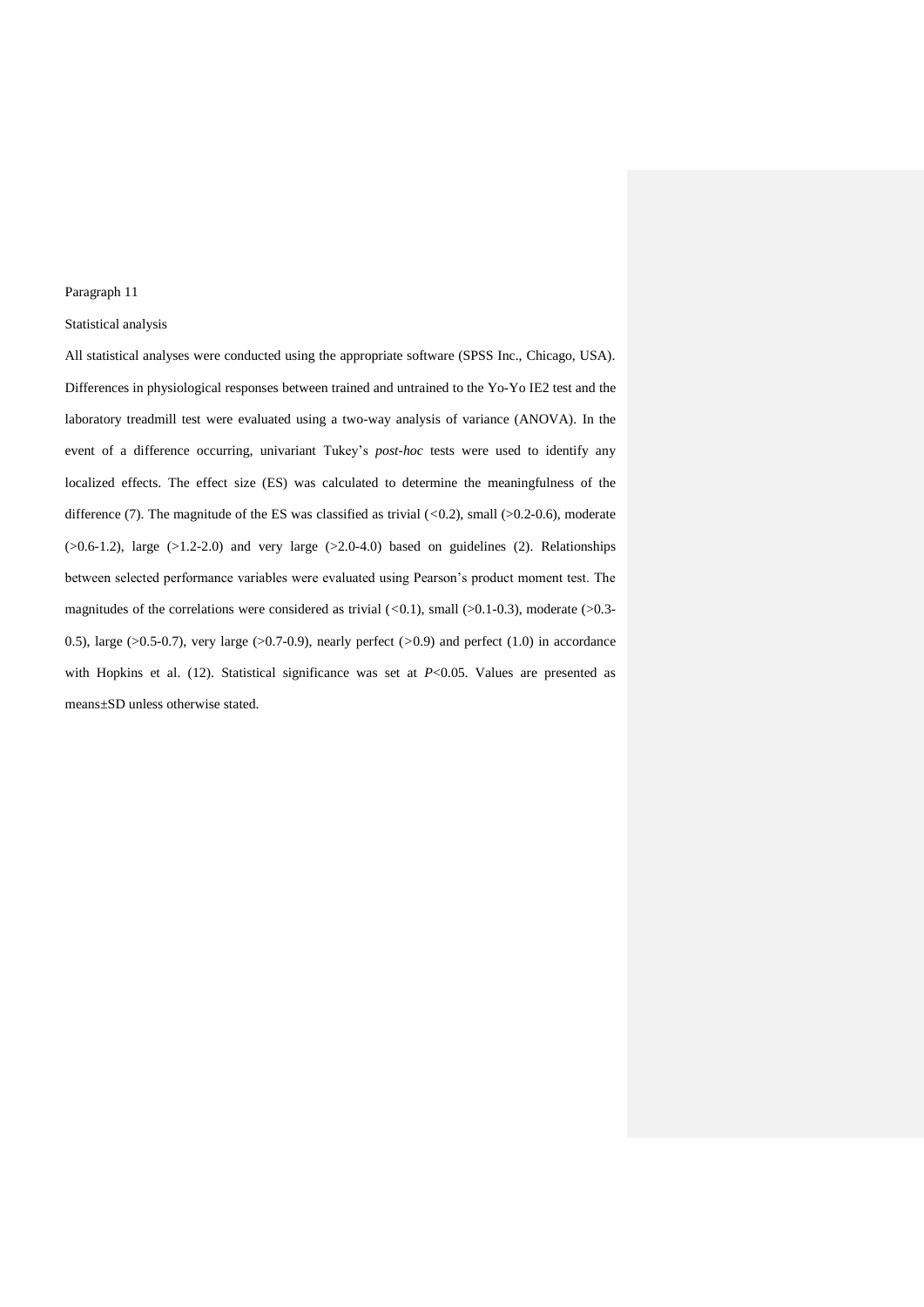#### **RESULTS**

#### Paragraph 12

## **Performance and VO2max**

Performance in the Yo-Yo IE2 test was  $67\%$  lower ( $P<0.01$ ) for UTR compared to TR ( $665\pm271$ vs. 2027 $\pm$ 298 m; ES: 4.8) with test duration being  $4.3\pm1.7$  and  $12.6\pm1.8$  min, respectively (ES: 4.8). Incremental treadmill test performance was also lower  $(P<0.01)$  for UTR than TR  $(6.8\pm0.9 \text{ vs.})$ 9.8 $\pm$ 0.7 min; ES: 4.7) with peak running velocities being 30% lower for UTR than TR (14.3 $\pm$ 2.9 vs. 20.3±2.0 km⋅h<sup>-1</sup>; ES: 3.8). UTR had a 34% lower (P<0.01) VO<sub>2</sub>max than TR (40.0±6.2 vs. 60.9±5.5 mL∙kg-1 ∙min-1 ; ES: 3.6).

#### Paragraph 13

## **Physiological response to the submaximal treadmill test**

During treadmill running at 8.0 and 9.5 km·h<sup>-1</sup> relative heart rate (78 $\pm$ 8 vs. 66 $\pm$ 3 and 87 $\pm$ 6 vs. 73±4%HR<sub>max</sub>; ES: 2.5-2.8), oxygen uptake (70±9 vs. 51±6 and 81±9 vs. 59±4%  $\dot{VO}_{2\text{max}}$ ; ES: 2.5-3.3) and RER (0.97±0.08 vs. 0.87±0.07 and 0.98±0.09 vs. 0.89±0.07; ES: 1.2-1.4) were higher (*P*<0.01) for UTR than TR;; (Table 1). Blood lactate concentrations attained during treadmill running at 8.0 and 9.5 km·h<sup>-1</sup> were higher ( $P<0.01$ ) in UTR than in TR (3.1 $\pm$ 1.7 vs. 0.9 $\pm$ 0.2 and  $4.4 \pm 2.6$  vs.  $1.1 \pm 0.3$  mmol⋅L⋅1; ES: 2.2-2.3), with values at exhaustion being similar (9.1 $\pm$ 3.0 vs. 8.2±2.3 mmol∙L-1 ; ES: 0.4).

#### Paragraph 14

**Physiological Response to the Yo-Yo IE2 Test**  *Heart rate*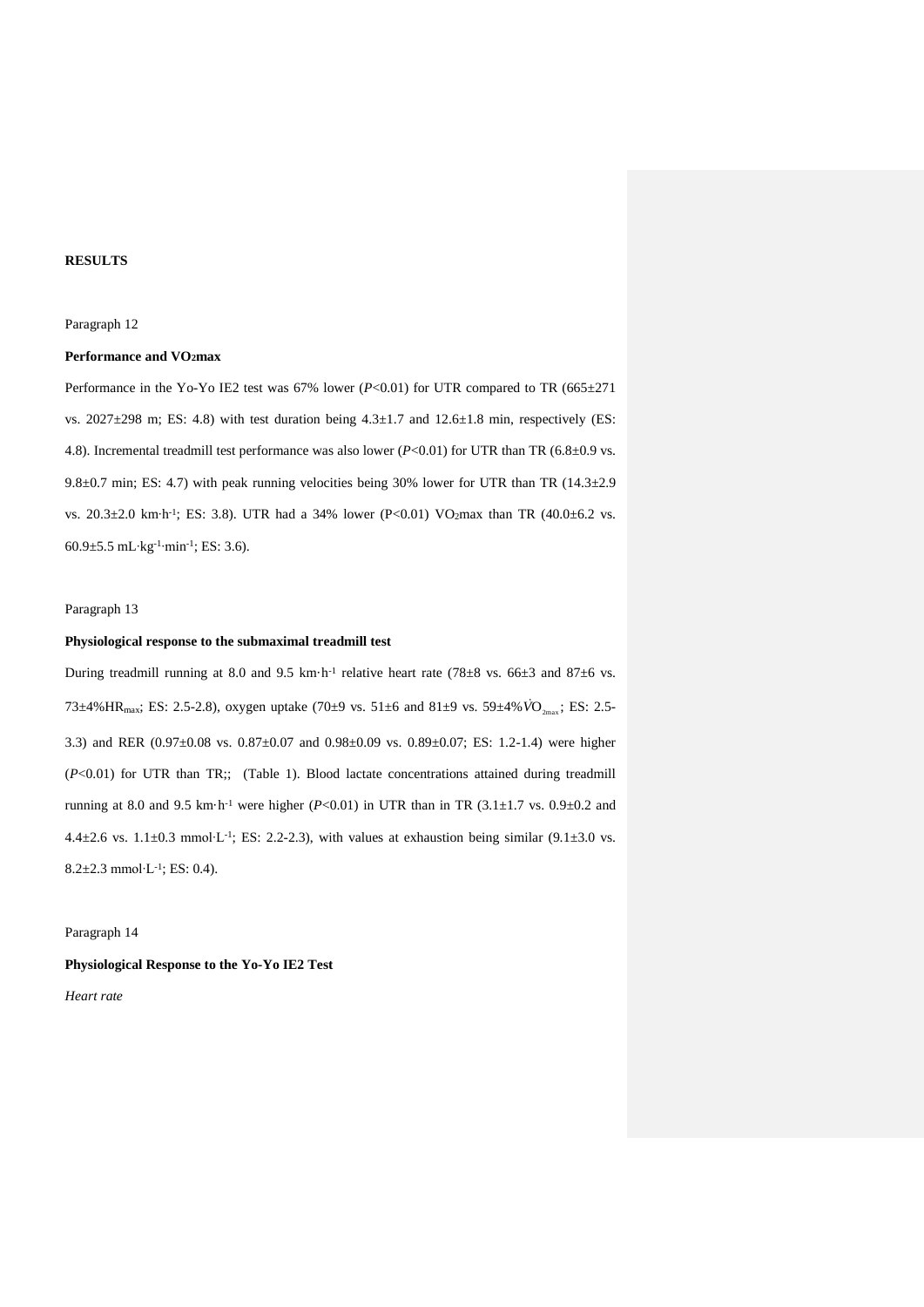Heart rate was higher ( $P<0.05$ ) for UTR than TR immediately before and during the first 560 m of the test (120 m:  $157 \pm 11$  vs.  $144 \pm 11$  bpm or  $80 \pm 5$  vs.  $74 \pm 6\%$  of HR<sub>max</sub>, ES: 1.5; Fig 1A). At exhaustion, heart rate was  $189\pm10$  and  $194\pm7$  bpm for UTR and TR, respectively, or  $97\pm3$  and 99 $\pm$ 3% of the HR<sub>max</sub> (ES: 1.0). No group differences were observed in the recovery period (Fig. 1A).

#### Paragraph 15

#### *Muscle metabolites and pH*

Muscle metabolite concentrations and pH before, at exhaustion and after 3 min of recovery from the Yo-Yo IE2 test are presented in Table 2. Muscle CP was similar at rest for UTR and TR  $(83.3\pm20.9 \text{ vs. } 88.0\pm13.3 \text{ mmol·kg}^{-1} \text{ d.w.}; \text{ES: } 0.3)$  and decreased  $(P<0.01)$  during the Yo-Yo IE2 test to 24.9 $\pm$ 22.9 and 38.3 $\pm$ 27.6 mmol·kg<sup>-1</sup>·d.w, respectively, at exhaustion, corresponding to ~30 and 44% of the resting level, respectively (ES: 0.6). The mean rate of muscle CP utilization during the Yo-Yo IE2 test was 4-fold higher (P<0.01) for UTR compared to TR (16.5 $\pm$ 9.5 vs. 4.3 $\pm$ 2.7 mmol·kg<sup>-1</sup>d.w·min<sup>-1</sup>; ES: 1.5). Muscle CP increased (*P*<0.01) by 35.5±17.1 and 29.3±27.7 mmol·kg<sup>-1</sup>·d.w. to ~73 and 77% of resting level during the first 3 min of recovery for UTR and TR, respectively. Muscle lactate for UTR and TR was  $8.1 \pm 3.0$  and  $3.7 \pm 2.3$  mmol·kg<sup>-1</sup>·d.w., respectively, before the Yo-Yo IE2 test (ES: 1.6) and increased  $(P<0.01)$  to 68.7 $\pm$ 25.4 and  $53.3\pm33.6$  mmol·kg<sup>-1</sup>·d.w. (ES: 0.5) at exhaustion in the Yo-Yo IE2 test for UTR and TR, respectively. The mean rate of muscle lactate accumulation in the Yo-Yo IE2 test was 4-fold higher  $(P<0.01)$  for UTR compared to TR  $(16.8\pm9.1 \text{ vs. } 4.2\pm2.9 \text{ mmol·kg}^{-1} \cdot d \cdot \text{w·min}^{-1})$ ; ES: 1.6). Muscle lactate decreased  $(P<0.01)$  during the first 3 min of recovery in UTR but not in TR. Muscle glycogen content at rest was 19% lower (P<0.05) in UTR than TR (434 $\pm$ 80 vs. 537 $\pm$ 84 mmol·kg<sup>-1</sup> d.w). It decreased ( $P<0.01$ ) during the Yo-Yo IE2 test by  $104\pm51$  and  $100\pm55$  mmol·kg<sup>-1</sup> d.w. in UTR and TR, respectively. The mean rate of glycogen utilization was 4-fold higher in UTR than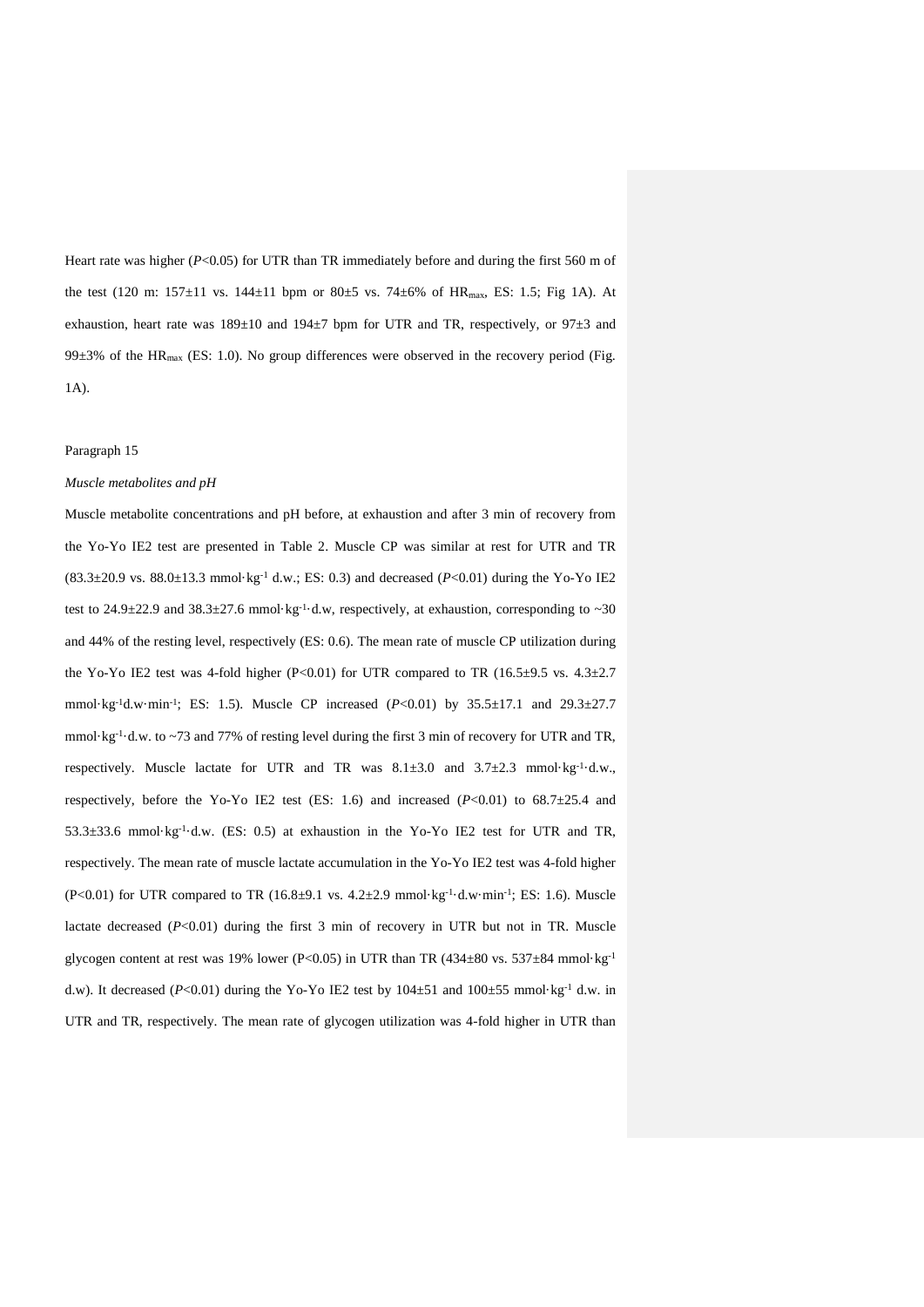TR  $(29.6 \pm 14.2 \text{ vs. } 7.7 \pm 5.4 \text{ mmol·kg}^{-1} \text{ d.w. min}^{-1})$ . Muscle pH at rest was  $7.26 \pm 0.11$  and  $7.23 \pm 0.07$ in UTR and TR, respectively, and decreased  $(P<0.05)$  to  $6.86\pm0.18$  and  $6.88\pm0.17$ , respectively, at exhaustion (ES: 0.1-0.3). During the first 3 min of recovery, muscle pH increased (*P*<0.05) to 7.01±0.17 and 7.05±0.10 in UTR and TR (ES: 0.3), respectively.

#### Paragraph 16

#### *Blood metabolites*

Blood lactate was higher (*P*<0.01) in UTR than TR after the warm up and during the first 560 m of the Yo-Yo IE2 test (560 m: 7.4 $\pm$ 2.8 vs. 2.4 $\pm$ 0.8 mmol·L<sup>-1</sup>; ES: 1.7-2.8) with no significant difference at exhaustion  $(9.5 \pm 2.7 \text{ and } 10.0 \pm 2.3 \text{ mmol} \cdot L^{-1}$ ; ES: 0.2; Fig 1B). In UTR, blood lactate concentration peaked at  $10.9\pm2.6$  mmol·L<sup>-1</sup> 5 min into the recovery period and decreased ( $P<0.01$ ) to 9.2±2.8 mmol·L<sup>-1</sup> after 15 min of recovery (ES: 0.7). In TR, blood lactate concentration peaked at exhaustion and decreased  $(P<0.01)$  substantially after 15 min of recovery reaching  $6.0\pm1.8$ mmol·L-1 (ES: 1.9).

#### Paragraph 17

#### *Plasma potassium and ammonia*

Plasma K<sup>+</sup> was  $3.8 \pm 0.3$  and  $4.1 \pm 0.2$  mmol·L<sup>-1</sup> for UTR and TR immediately before the test and increased (*P*<0.05) to 5.1±0.4 and 5.3±0.8 mmol·L<sup>-1</sup> after 400 m (*P*>0.05, ES: 0.3; Fig 1C). Peak plasma  $K^+$  was reached at exhaustion with lower concentrations ( $P<0.05$ ) for UTR than TR  $(5.3 \pm 0.7 \text{ vs. } 6.0 \pm 0.7 \text{ mmol·L}^{-1}$ ; ES: 1.0). Plasma K<sup>+</sup> decreased (*P<*0.01) to 4.2 $\pm$ 0.5 and 4.2 $\pm$ 0.3 mmol·L<sup>-1</sup> after 1 min and  $3.5\pm0.4$  and  $3.4\pm0.2$  mmol·L<sup>-1</sup> after 5 min of recovery for UTR and TR, respectively (Fig. 1C).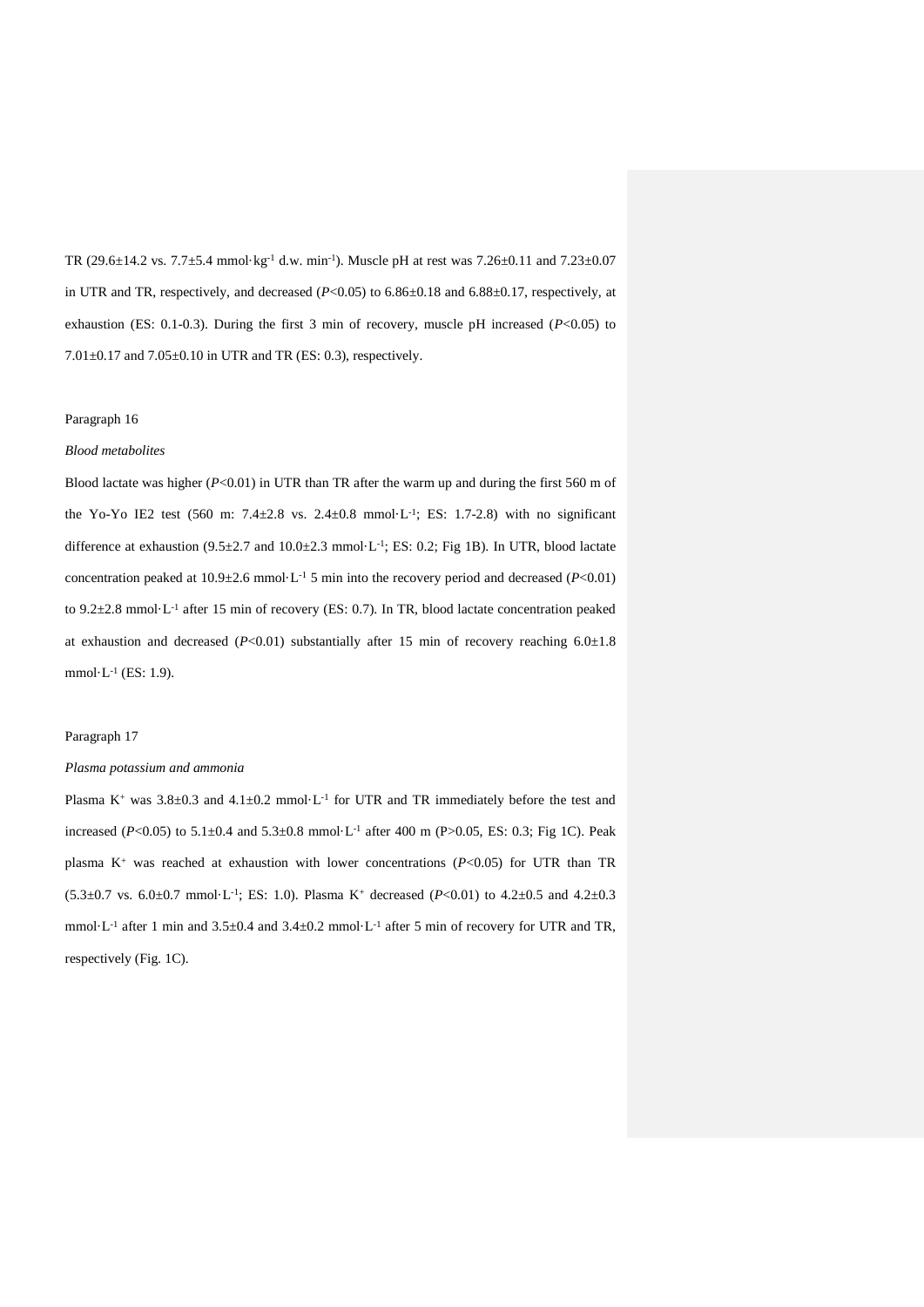#### Paragraph 18

Plasma FFA concentration was 288±145 and 273±108 *μ*Eq⋅L<sup>-1</sup> at rest and decreased (P<0.01) in UTR but not TR during the test (560 m: 135±61 vs. 233±181  $\mu$ Eq⋅L<sup>-1</sup>; ES: 0.4-0.8), and it increased to 308±182 vs. 395±250  $\mu$ Eq⋅L<sup>-1</sup> (ES: 1.4-1.7), respectively, after 5 min of recovery, with no significant differences between UTR and TR (Fig. 2A).

## Paragraph 19

Plasma NH<sub>3</sub> concentration was markedly higher (P<0.01) for UTR than TR at all time points (ES: 2.0-3.8; Fig 2B). For UTR, plasma NH<sub>3</sub> concentration peaked at  $269\pm94$  mmol·L<sup>-1</sup>, which was higher (P<0.01) than for TR ( $105±17 \mu$ mol⋅L⋅<sup>1</sup>; ES: 7.4).

#### Paragraph 20

Blood glucose concentration was similar in UTR and TR at rest and during the first 400 m of the Yo-Yo IE2 test (400 m:  $4.3 \pm 0.8$  vs.  $3.9 \pm 0.4$  mmol·L<sup>-1</sup>; ES: 0.2-0.7; Fig 2C), but was higher (*P*<0.05) in UTR compared to TR at 560 m of the test, at exhaustion and during the first 10 min of recovery (10 min:  $5.9 \pm 1.3$  vs.  $4.9 \pm 1.3$  mmol·L<sup>-1</sup>; ES: 0.8-1.3).

#### Paragraph 21

#### **Correlations**

For UTR correlations were observed between Yo-Yo IE2 test performance and time to fatigue on the incremental running test ( $r=0.79$ ;  $P<0.01$ ) and  $\dot{VO}_{2\text{max}}$  ( $r=0.77$ ,  $P<0.01$ ), but not for TR ( $r=0.50$ , *P*>0.05) and (*r*=0.30, *P*>0.05; Fig. 3A-D). A correlation was observed between Yo-Yo IE2 test performance and muscle CS (*r*=0.57, *P*<0.01) for UTR, but not for TR (*r*=-0.12, *P*>0.05).

Paragraph 22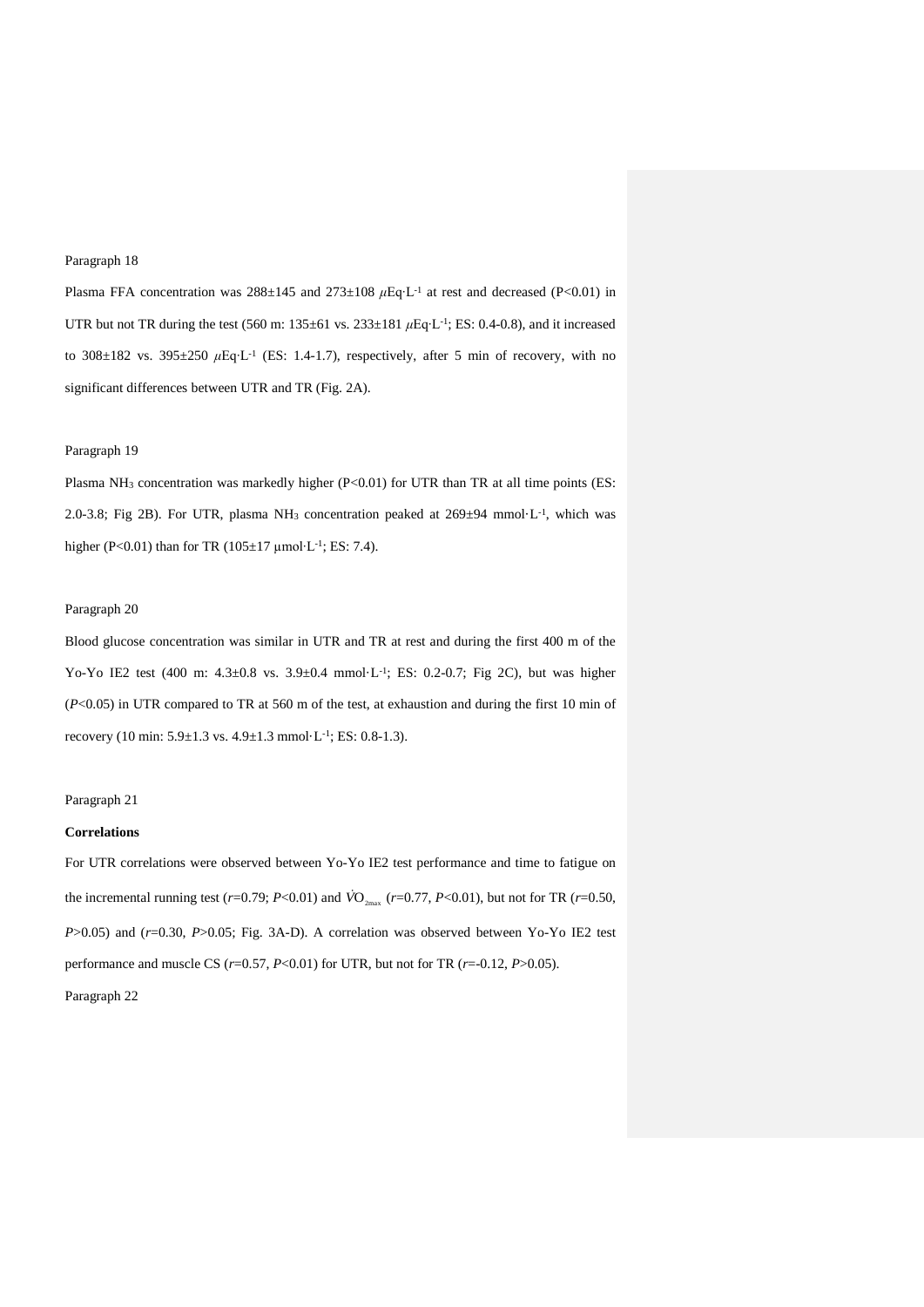Large to very large correlations were observed between performance of the Yo-Yo IE2 test and %HRmax reached at 2 min for UTR (*r*=-0.53, *P*<0.01), and for %HRmax reached at 2, 3, 4, 5 and 6 min for TR (*r*=-0.73, *r*=-0.62, *r*=-0.60, *r*=-0.62 and *r*=-0.64, *P*<0.05). No relationships were observed between Yo-Yo IE2 test performance and %HRmax after 1, 3, 5 min of the recovery in both populations. The blood lactate concentrations on completion of the warm up and after 240, 400 and 560 m were inversely correlated to Yo-Yo IE2 test performance in UTR (*r* =-0.52, -0.43, - 0.42 and -0.70; *P*<0.05) but this was only evident for TR after 400 m (*r* =-0.62; *P*<0.05). No correlations were found between Yo-Yo IE2 test performance and blood lactate concentration after 1, 3 and 5 min of recovery in neither UTR nor TR (*r* =-0.06 vs. 0.02, -0.04 vs. 0.21 and -0.19 vs. - 0.16; *P*>0.05). No correlation was observed for UTR and TR between peak blood lactate concentration and Yo-Yo IE2 test performance. Plasma  $K^+$ , FFA and  $NH_3$  concentration during the test were not correlated to Yo-Yo IE2 test performance in UTR or TR.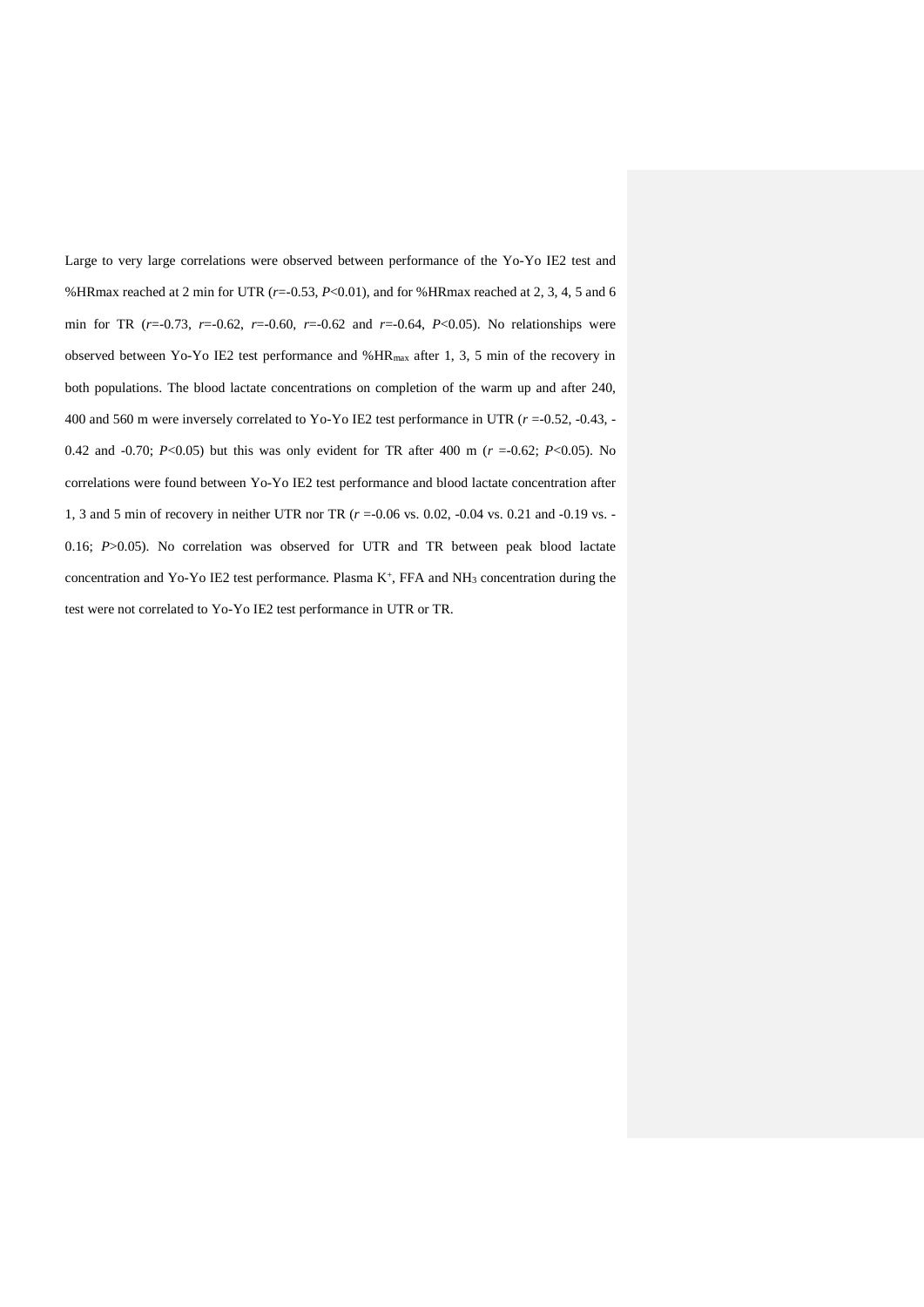#### **DISCUSSION**

## Paragraph 23

The present study demonstrates that the Yo-Yo IE2 test can clearly separate performance and metabolite response between untrained participants and trained soccer players. Additionally, it was revealed that intermittent exercise performance of the untrained individuals correlated to maximal oxygen uptake and muscle CS activity, whereas no such correlations were for the trained soccer players.

#### Paragraph 24

Positive moderate to large magnitude correlations were observed between the Yo-Yo IE2 test performance and VO2max as well as muscle CS activity for the untrained group, suggesting that the test can evaluate the aerobic capacity of untrained individuals. The test duration for the untrained subjects was around 4 min, which is similar to the duration observed when trained individuals performed the Yo-Yo intermittent recovery level 2 test (Yo-Yo IR2) (15,22). The mean rate of CP utilization was slightly higher for the untrained subjects in the present study compared to the trained individuals during the Yo-Yo IR2 test (16.5 vs. 12.8 mmol·kg<sup>-1</sup> d.w·min<sup>-1</sup>), whereas the rate of muscle lactate accumulation (16.8 vs. 16.2 mmol·kg<sup>-1</sup> d.w·min<sup>-1</sup>) was of similar magnitude (22). Also the heart rate response reaching maximum heart rate at the end was the same. Thus, the metabolic response to the Yo-Yo IE2 test for untrained subject correspond to that observed in the Yo-Yo IR2 test for trained subjects, and although not originally designed for untrained subjects, the test can therefore also be used to examine the anaerobic capacity of untrained men.

#### Paragraph 25

For the trained soccer players the duration of the Yo-Yo IE2 test was around 13 min corresponding to a performance of 2027 m, which is similar to performance of central defenders in the English Premier League but 10-30% lower than for Premier League players of other outfield playing positions (4) and for Danish Premier League players (10). For the trained subjects both the mean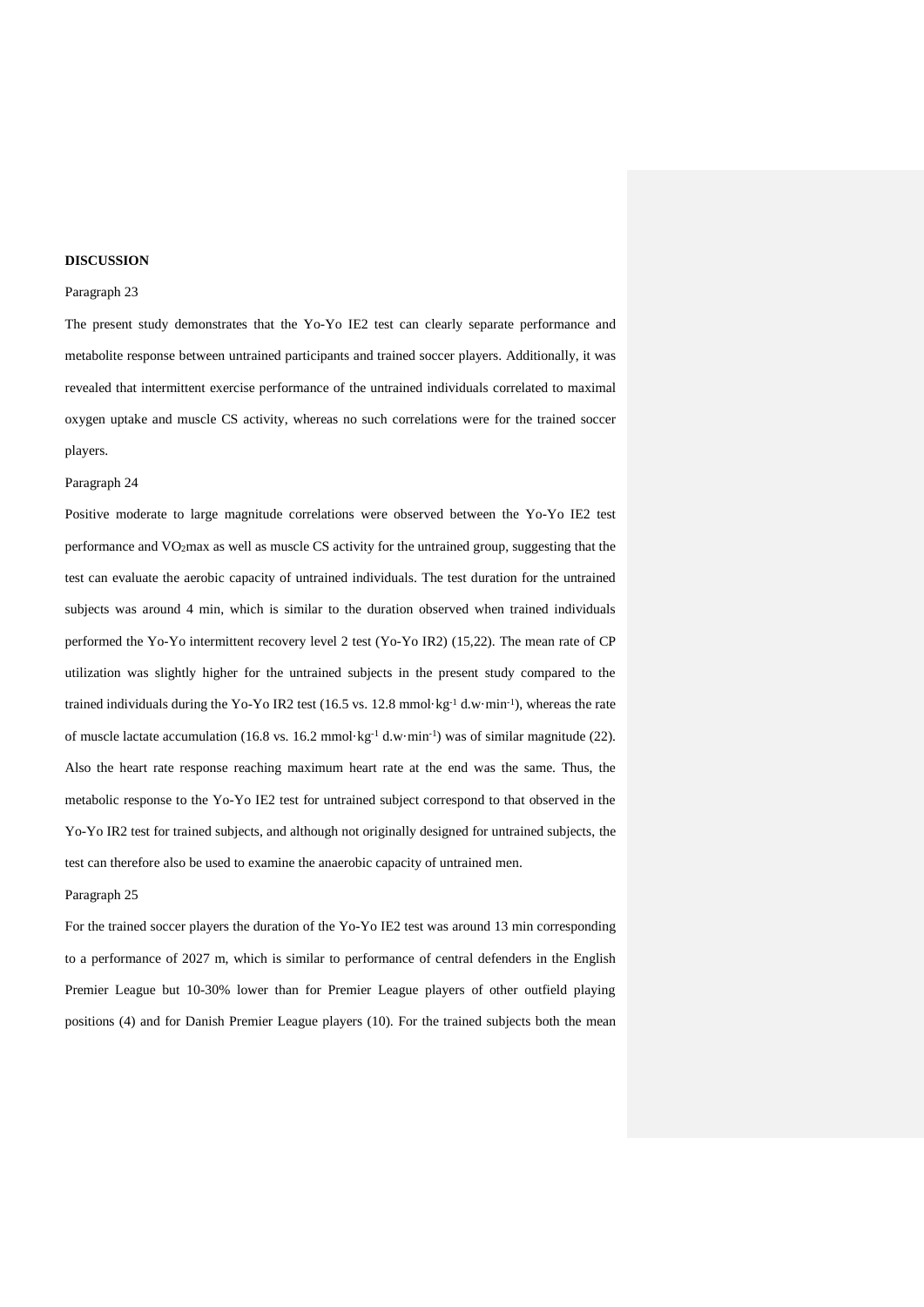rate of CP utilization and muscle lactate accumulation was about 4-fold lower than observed for a similar group of soccer players performing the Yo-Yo IR2 test (22). Furthermore, the rate of rise in heart rate was observed to be significantly slower in the Yo-Yo IE2 test, as 90% of individual maximal heart rate was reached after about 7 min on average in The Yo-Yo IE2 test compared to 3- 4 min in Yo-Yo IR2 test (14, 15, 22). Thus, although reaching the same muscle CP and lactate as well as heart rate at exhaustion during the tests, the metabolic response to the two tests are clearly different. It is also confirmed by the lower blood lactate levels obtained after the Yo-Yo IE2 test compared to the Yo-Yo IR2 test (Exh: 9.8 vs. 13.6 mM; 15 min Rec: 6.0 vs 10.4 mM) (14, 22) and the rather low plasma ammonia levels observed at the end of the Yo-Yo IE2 test. Thus, the anaerobic loading appear to be markedly lower during the Yo-Yo IE2 than the IR2 test for trained individuals suggesting that the test can be labeled as a predominately aerobic intermittent test for team sport athletes.

#### Paragraph 26

The present study revealed that the physiological response to the Yo-Yo IE2 test is different for untrained than for trained soccer players. The heart rates were 15-20 bpm higher for the untrained subjects at any given time from 1.5 min to the time of exhaustion and the time with heart rates above 90% of maximal heart rate was only 15% of the time achieved by the trained soccer players. As previously observed in studies using the Yo-Yo IR1 and Yo-Yo IR2 test (1,20,22), we also found the that heart rate values after 2 min for the untrained and after 2-6 min for the trained was correlated to end performance in the test. Also blood lactate responses were markedly different between the untrained and the trained individuals with 3-4 fold higher values for the untrained at any given time during their test. However, in contrast to previous findings in Yo-Yo IR1 and Yo-Yo IR2 studies (1,5,20,22), no significant correlations were observed between sub-maximal blood lactates and the performance in the Yo-Yo IE2 test. The end-exercise heart rate and blood lactate as well as the exercise-induced changes in muscle CP, lactate and glycogen were not different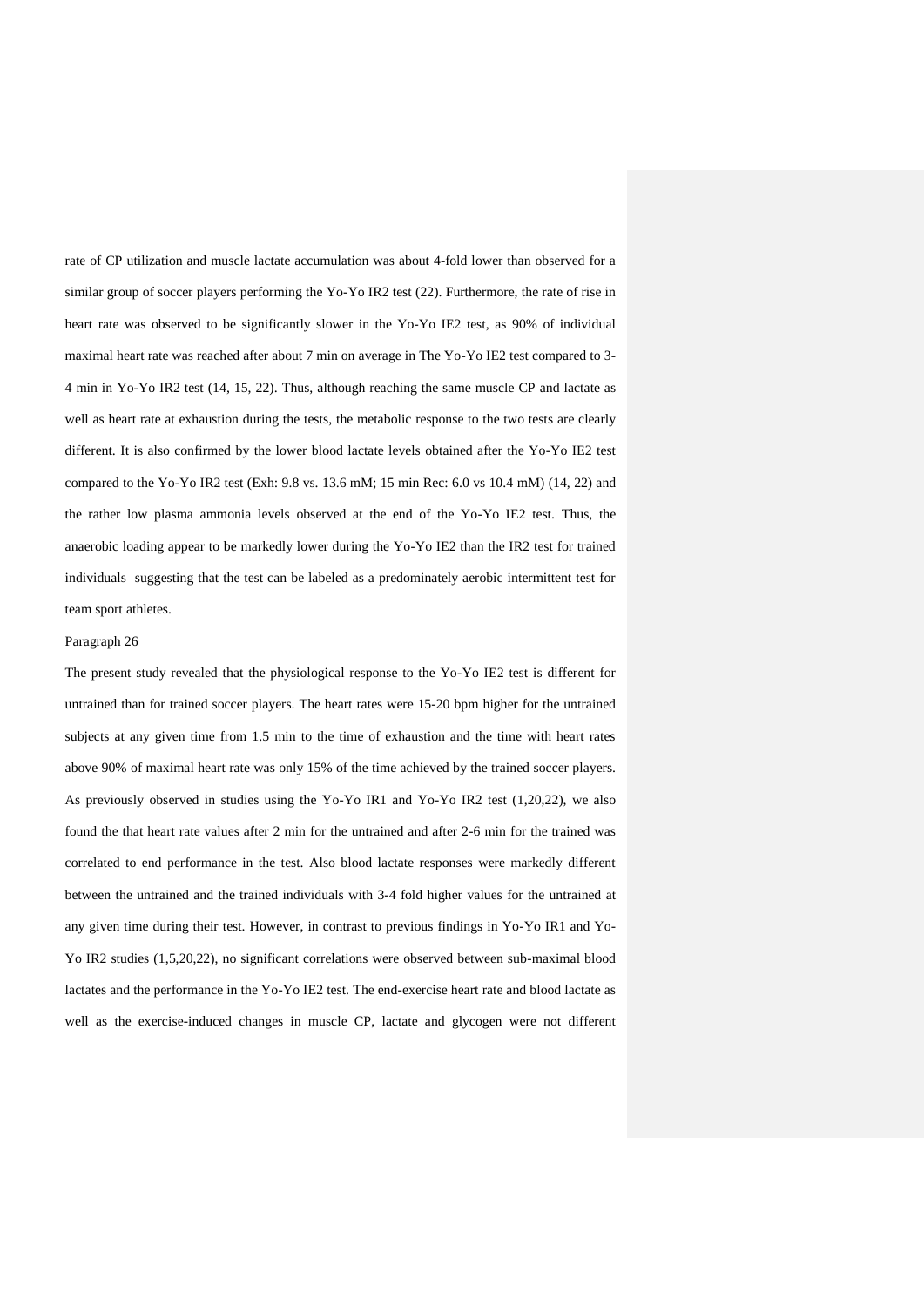between the untrained and trained. However when expressed in relation to the exercise time (4 vs. 13 min) muscle and blood lactate accumulation and the muscle CP and glycogen breakdown were 4-fold greater in the untrained compared to the trained participants. In the present study it was observed that the peak heart rate reached during the Yo-Yo IE2 test were 189±10 and 194±7 bpm for untrained and trained, respectively, corresponding to  $97\pm3$  and  $99\pm3\%$  of the HR<sub>max</sub> attained during the incremental treadmill test to exhaustion. The peak heart rate values obtained for the trained subjects in the present study were similar to values obtained for trained subject during the Yo-Yo IR1 and Yo-Yo IR2 tests confirming that that the Yo-Yo IE2 test can be used as an easy and time-efficient method to determine maximal heart rates of all the players in a team. However, when the exercise time is short, as observed for the untrained subjects in the present study, it appears that not all individuals reach their maximal heart rate using the Yo-Yo tests as also observed in a previous Yo-Yo IR2 study (1).

#### Paragraph 27

The finding of correlations between  $VO<sub>2</sub>$ , muscle CS activity and performance in the Yo-Yo IE2 test for the untrained, but not the trained group suggest that the main determinants of intense intermittent exercise performance differ between the trained soccer players and the untrained individuals. Thus, the aerobic energy production appears to play a more important role for fatigue resistance in the untrained group during intense intermittent exercise compared to the trained group. While blood and lactate concentrations, as well as CP levels and muscle pH at exhaustion were not different between the untrained and the trained, it was observed that the plasma  $K^+$ concentration at exhaustion was higher in the trained soccer players compared to the untrained. Fatigue during intense exercise has been linked to depolarization of the muscle membrane resting potential due to disturbances in the muscle ion homeostasis  $(8,25)$ , where extracellular K<sup>+</sup> accumulation has been proposed as a key factor (18,29,31). In other studies using intense intermittent exercise protocols venous plasma  $K^+$  concentrations between 6-7 mM were reached at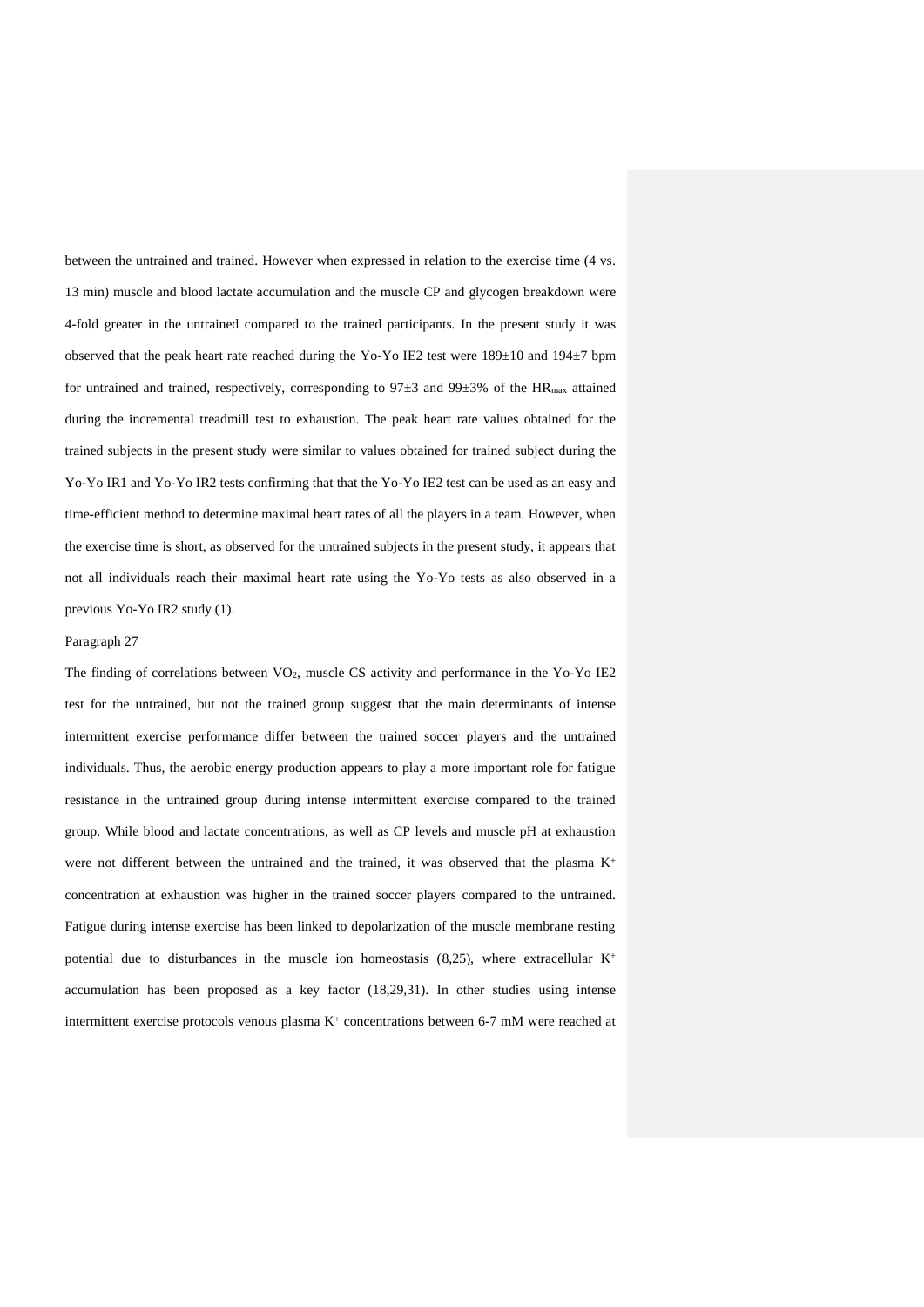the point of exhaustion (20,22,28,30), which is similar to the level observed for the trained group in the present study. However, the untrained participants in the present study had a 12% lower plasma potassium concentration at exhaustion. Thus, the higher venous plasma  $K^+$  levels at exhaustion in the trained group in the present study may indicate that trained individuals are capable of exhausting the muscle ion homeostasis to a greater degree than the untrained subjects, who due to a low aerobic capacity may fatigue before fully exhausting the muscle ion balance.

#### Paragraph 28

Venous plasma ammonia was markedly higher in the untrained individual during the entire test. Ammonia has been suggested as a cause of fatigue during intense exercise through centrally mediated mechanisms (32,39). At exhaustion the untrained reached concentrations above 200  $µmol·L<sup>-1</sup>$  which is of similar magnitude to findings in other comparable intermittent protocols (20,22,29,30). In contrast the trained group display very low concentrations even at exhaustion  $(\sim 100 \mu mol·L^{-1})$ . Ammonia is produced in the muscles during breakdown of AMP or during oxidation of branch-chained amino acids, but neither adenine nucleotide turnover nor protein metabolism were assessed in the present study. However, an increased ammonia production has been linked to low muscle glycogen levels (33). In the present study the trained group had markedly higher muscle glycogen values before the test and at exhaustion and it has been shown after the Yo-Yo IR1 test that several muscle fibers displayed low glycogen values (20). In the present study the untrained individuals also showed a markedly greater glycogen oxidation and higher blood lactate levels at submaximal running speeds during the treadmill running in comparison to the trained group and a much greater muscle glycogen utilization rate during the Yo-Yo IE2 test. Therefore, it cannot be ruled out that a fraction of the muscle fibers were low on glycogen during the test in the untrained individuals, which may partly have contributed to the higher degree of hyperammonemia in the untrained group. In addition to a lower ammonia production in the exercising muscles, a more efficient systemic clearance in the trained group may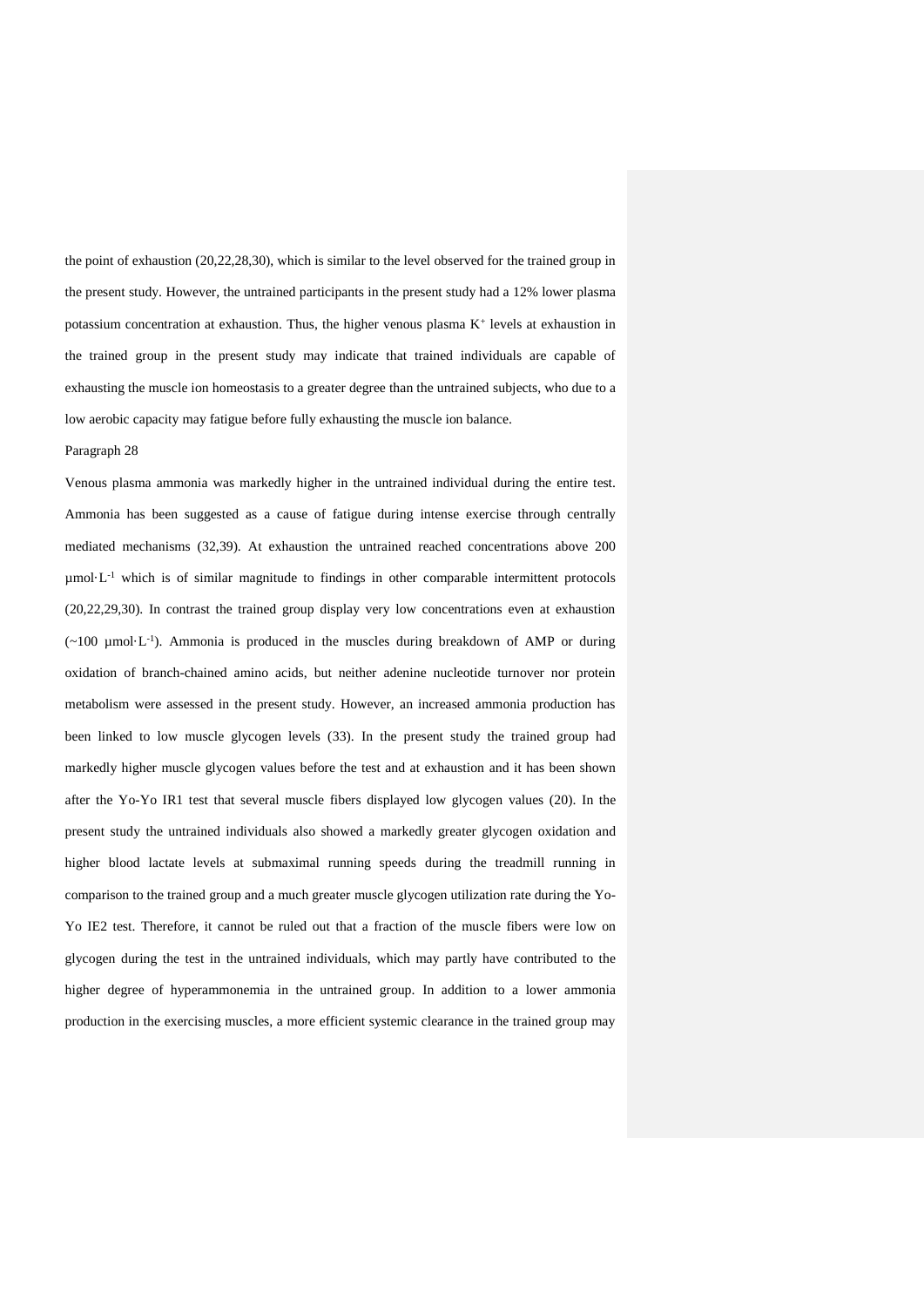also have played a role. Ammonia is mainly cleared via the uric cycle and a lower cardiovascular loading in the first part of the test for the trained group may well have resulted in a higher renal blood flow during the test compared to the untrained group. Also this mechanism may have contributed to a better ammonia clearance. We did not determine the catecholamine response to the test in the two groups in order to evaluate indications of between-group differences in vasoconstriction in internal organs during the tests. Altogether, elevated ammonia production may also have contributed to the early fatigue development in the untrained group potentially via central mechanisms (30).

## Paragraph 29

In summary, the Yo-Yo IE2 test can clearly separate performance and metabolic response between untrained individual and age-matched trained soccer players, with 4-fold higher rate of muscle CP and glycogen breakdown and rate of muscle lactate accumulation in the untrained. The present study reveals that the Yo-Yo IE2 test stimulates the aerobic and anaerobic energy systems differently for untrained individuals and trained soccer players. In addition, maximal oxygen uptake appeared to be important for intermittent exercise performance in the untrained individuals, but not for the trained soccer players. Furthermore, the present study show that heart rate and blood lactate concentration during a submaximal version of the Yo-Yo IE2, i.e. a 400 m version lasting about 4 min, can be used as an indicator of intermittent exercise performance for untrained individuals as well as trained soccer players.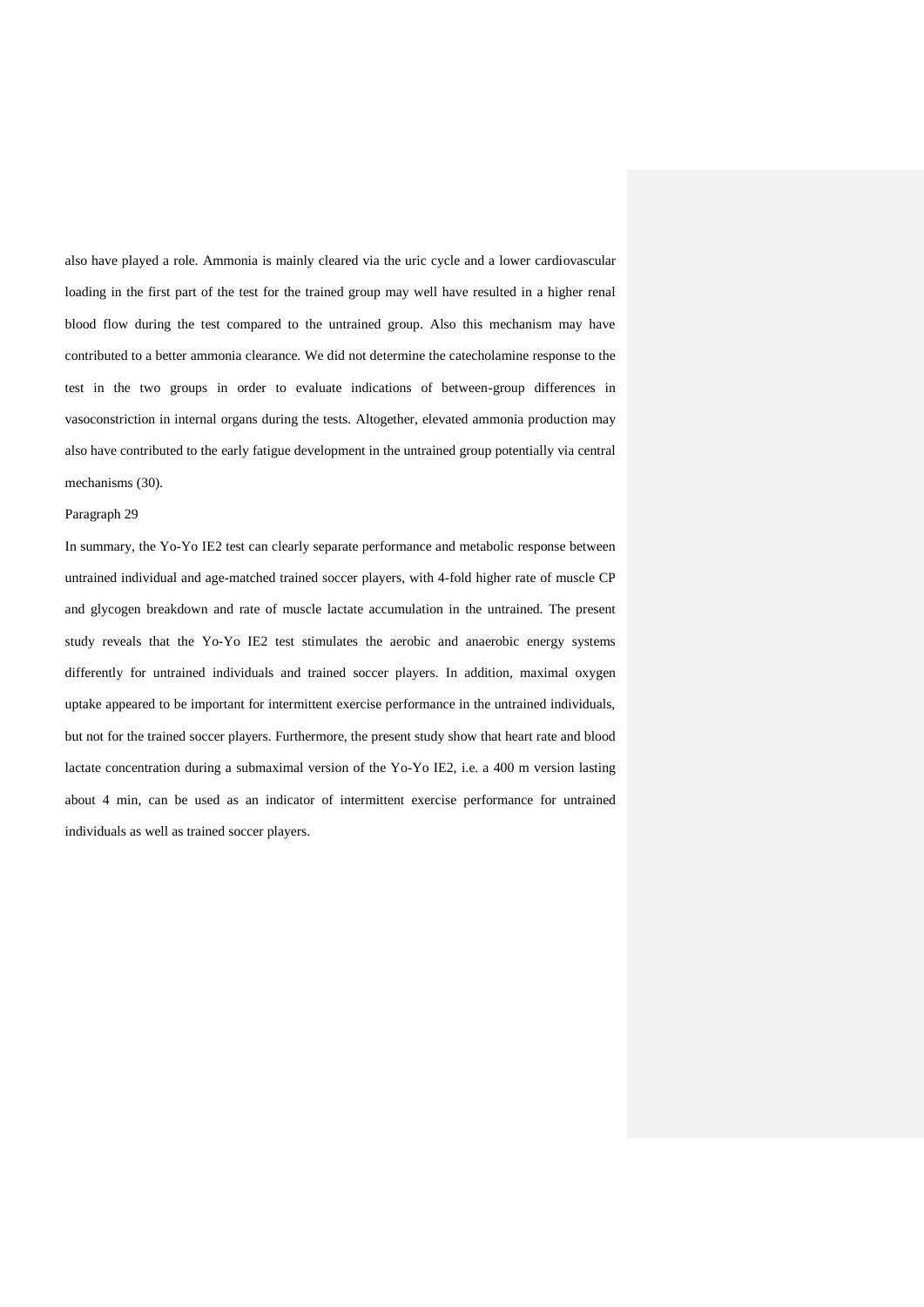## **ACKNOWLEDGEMENTS**

The authors would like to acknowledge the contribution of the subjects in the present study. We would also like to thank Jens Jung Nielsen, Birgitte Rejkjær Krustrup, Therese Hornstrup, Mads Bendiksen and Giorgos Ermidis for excellent technical support. The study was funded by The Danish Ministry of Culture (Kulturministeriets Udvalg for Idrætsforskning). The results of the present study do not constitute endorsement by ACSM. There is no conflict of interest for any of the manuscript authors.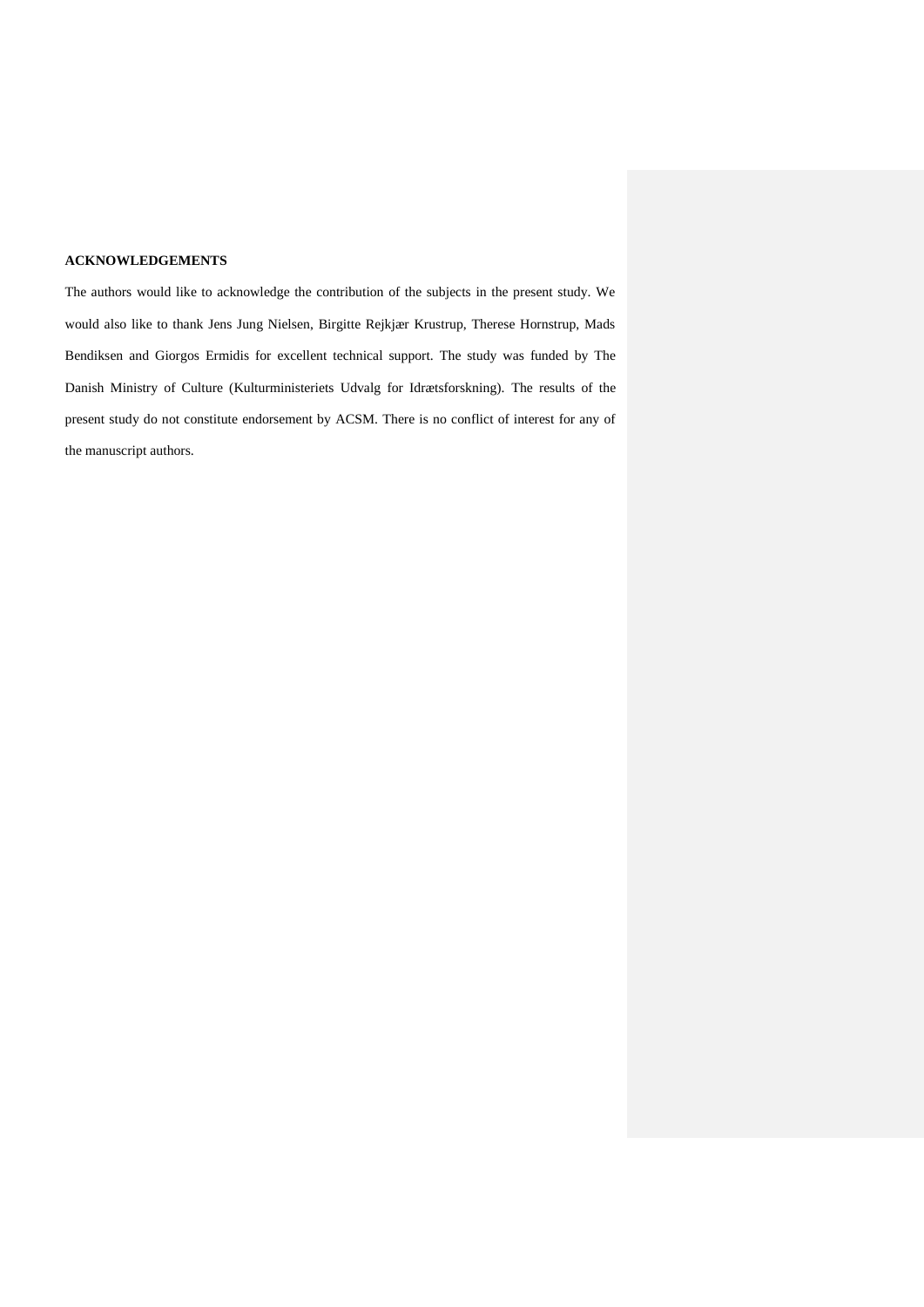#### **REFERENCES**

- 1. Bangsbo J, Iaia FM, Krustrup P. The Yo-Yo intermittent recovery test : a useful tool for evaluation of physical performance in intermittent sports. *Sports Med*. 2008;38(1):37-51.
- 2. [Batterham](http://www.ncbi.nlm.nih.gov/pubmed?term=Batterham%20AM%255BAuthor%255D&cauthor=true&cauthor_uid=19114737) AM, [Hopkins](http://www.ncbi.nlm.nih.gov/pubmed?term=Hopkins%20WG%255BAuthor%255D&cauthor=true&cauthor_uid=19114737) WG. Making meaningful inferences about magnitudes. *[Int J](http://www.ncbi.nlm.nih.gov/pubmed/?term=batterham+hopkins+2006)  [Sports Physiol Perform](http://www.ncbi.nlm.nih.gov/pubmed/?term=batterham+hopkins+2006)*. 2006;1(1):50-7.
- 3. Bergstrom J. Clinical studies on cell electrolytes. *[Scand J Clin Lab Invest](http://www.ncbi.nlm.nih.gov/pubmed/?term=bergstr%C3%B8m+1963+biopsies)*. 1963;15(S76):16-8.
- 4. Bradley PS, Bendiksen M, Dellal A, Mohr M, Wilkie A, Datson N, Orntoft C, Zebis M, Gomez-Diaz A, Bangsbo J, Krustrup P. [The application of the Yo-Yo intermittent](http://www.ncbi.nlm.nih.gov/pubmed/22712498)  [endurance level 2 test to elite female soccer populations.](http://www.ncbi.nlm.nih.gov/pubmed/22712498) *Scand J Med Sci Sports* 2014; 24(1), 43-54.
- 5. Bradley PS, Mohr M, Bendiksen M, Randers MB, Flindt M, Barnes C, Hood P, Andersen JL, Di Mascio M, Bangsbo J, Krustrup P. [Sub-maximal and maximal Yo-Yo intermittent](http://www.ncbi.nlm.nih.gov/pubmed/21082197)  [endurance test level 2: heart rate response, reproducibility and application to elite soccer.](http://www.ncbi.nlm.nih.gov/pubmed/21082197) *Eur J Appl Physiol*. 2011;111(6):969-78.
- 6. Castagna C, Impellizzeri FM, Rampinini E, D'Ottavio S, Manzi V. The Yo-Yo intermittent recovery test in basketball players. *J Sci Med Sport*. 2008;11(2):202-8.
- 7. Cohen P. [Are statistics necessary?](http://www.ncbi.nlm.nih.gov/pubmed/3337849) *Biol Psychiatry*. 1988;23(1):1-2.
- 8. Fitts RH. [Cellular mechanisms of muscle fatigue.](http://www.ncbi.nlm.nih.gov/pubmed/8295935) *Physiol Rev*. 1994;74(1):49-94.
- 9. Foxdal P, Bergqvist Y, Eckerbom S, Sandhagen B. Improving lactate analysis with the YSI 2300 GL: hemolyzing blood samples makes results comparable with those for deproteinized whole blood. *Clin Chem.* 1992; 38:2110–14.
- 10. Heisterberg MF, Fahrenkrug J, Krustrup P, Storskov A, Kjær M, Andersen JL. [Extensive](http://www.ncbi.nlm.nih.gov/pubmed/22744299)  [monitoring through multiple blood samples in professional soccer players.](http://www.ncbi.nlm.nih.gov/pubmed/22744299) *J Strength Cond Res*. 2013;27(5):1260-71.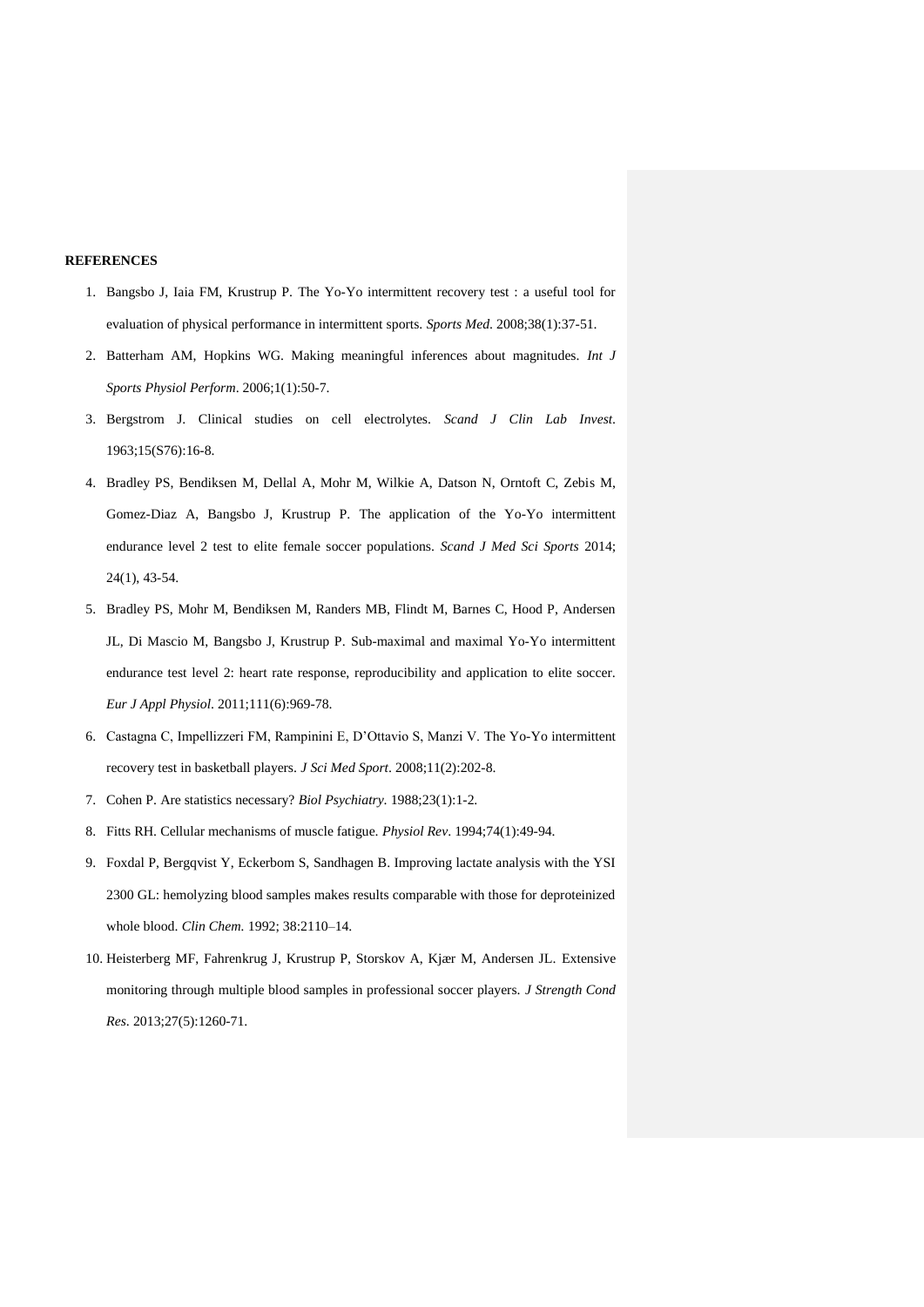- 11. Hellsten Y, Richter EA, Kiens B, Bangsbo J. AMP deamination and purine exchange in human skeletal muscle during and after intense exercise. *J Physiol*. 1999;520(3):909-20.
- 12. Hopkins WG, Marshall SW, Batterham AM, Hanin J. Progressive statistics for studies in sports medicine and exercise science. *Med Sci Sports Exerc*. 2009;41(1):3-13.
- 13. Iaia FM, Rampinini E, Bangsbo J. High-intensity training in football. *Int J Sports Physiol Perform*. 2009;4(3), 291-306.
- 14. Ingebrigtsen J, Bendiksen M, Randers MB, Castagna C, Krustrup P, Holtermann A. [Yo-Yo](http://www.ncbi.nlm.nih.gov/pubmed/22867048)  [IR2 testing of elite and sub-elite soccer players: performance, heart rate response and](http://www.ncbi.nlm.nih.gov/pubmed/22867048)  [correlations to other interval tests.](http://www.ncbi.nlm.nih.gov/pubmed/22867048) *J Sports Sci*. 2012;30(13):1337-45.
- 15. Ingebrigtsen J, Shalfawi SA, Tønnessen E, Krustrup P, Holtermann A. [Performance effects](http://www.ncbi.nlm.nih.gov/pubmed/23552340)  [of 6 weeks of anaerobic production training in junior elite soccer players.](http://www.ncbi.nlm.nih.gov/pubmed/23552340) *J Strength Cond Res*. 2013;27(7):1861-7.
- 16. Jacobs I, Sjödin B. [Relationship of ergometer-specific VO](http://www.ncbi.nlm.nih.gov/pubmed/3161575)<sup>2</sup> max and muscle enzymes to [blood lactate during submaximal exercise.](http://www.ncbi.nlm.nih.gov/pubmed/3161575) *Br J Sports Med*. 1985;19(2):77-80.
- 17. Jones AM, Poole DC. Oxygen uptake dynamics: from muscle to mouth-an introduction to the symposium. *Med Sci Sports Exerc*. 2005;37(9):1542-50.
- 18. Juel C, Pilegaard H, Nielsen JJ, Bangsbo J. [Interstitial K\(+\) in human skeletal muscle](http://www.ncbi.nlm.nih.gov/pubmed/10666141)  [during and after dynamic graded exercise determined by microdialysis.](http://www.ncbi.nlm.nih.gov/pubmed/10666141) *Am J Physiol Regul Integr Comp Physiol*. 2000;278(2):R400-6.
- 19. Krustrup P, Bangsbo J. Physiological demands of top-class soccer refereeing in relation to physical capacity: effect of intense intermittent exercise training. *J Sports Sci.* 2001;19(11): 881-91.
- 20. Krustrup P, Mohr M, Amstrup T. Rysgaard T, Johansen J, Steensberg A, Pedersen PK, Bangsbo J. The yo-yo intermittent recovery test: physiological response, reliability, and validity. *Med Sci Sports Exerc*. 2003;35(4):697-705.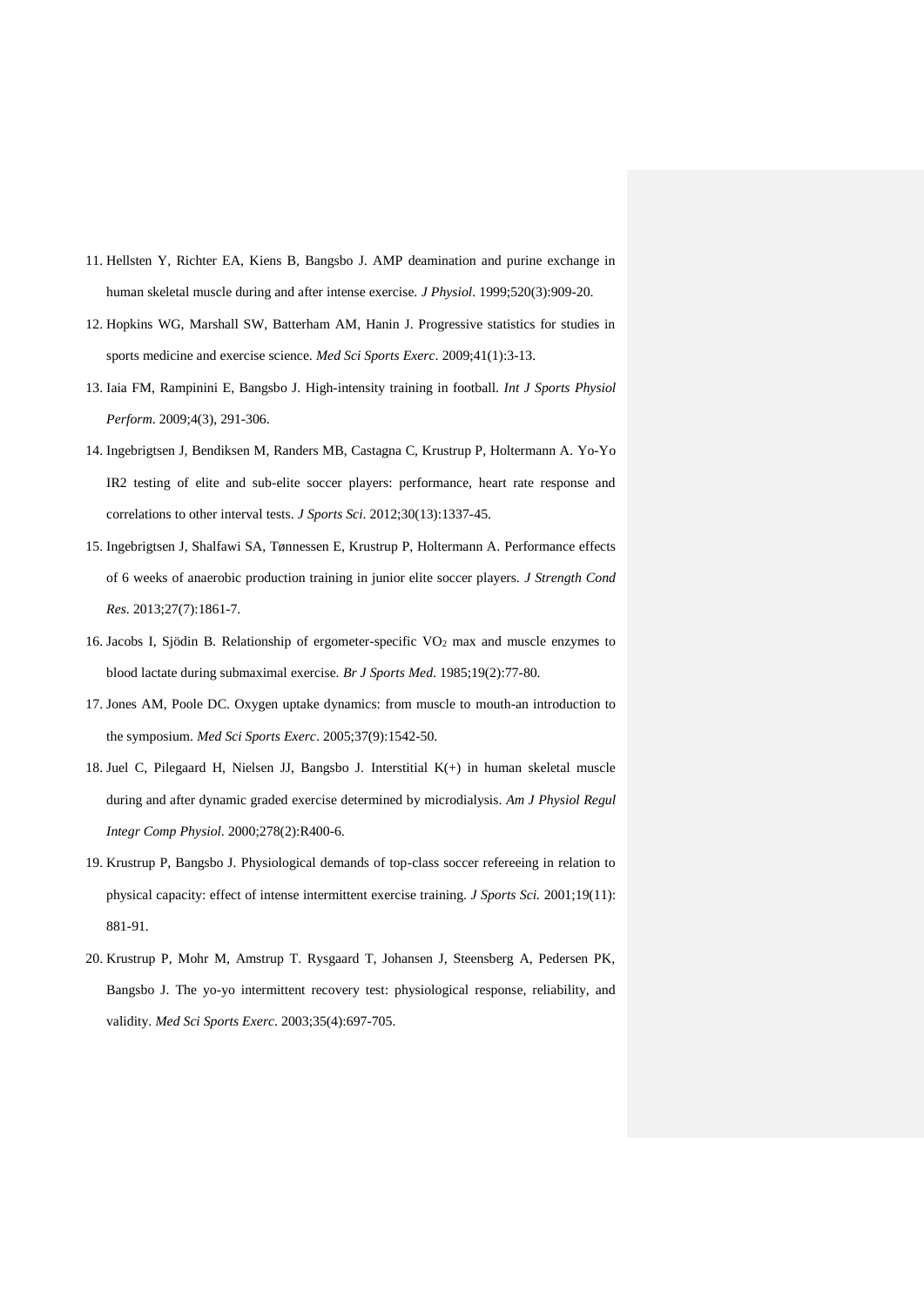- 21. Krustrup P, Mohr M, Bangsbo J. Physical demands during an elite female soccer game: importance of training status. *Med Sci Sports Exerc*. 2005;37(7):1242-8.
- 22. Krustrup P, Mohr M, Nybo L, Jensen JM, Nielsen JJ, Bangsbo J. The Yo-Yo IR2 test: physiological response, reliability, and application to elite soccer. *Med Sci Sports Exerc*. 2006;38(9):1666-73.
- 23. Krustrup P, Zebis M, Jensen JM, Mohr M. Game-induced fatigue patterns in elite female soccer. *J Strength Cond Res*. 2010;24(2):437-41.
- 24. Lowry OH, Passoneau JV. A Flexible System of Enzymatic Analysis. New York: Academic; 1972. p. 237-49.
- 25. McKenna MJ, Bangsbo J, Renaud JM. [Muscle K+, Na+, and Cl disturbances and Na+-K+](http://www.ncbi.nlm.nih.gov/pubmed/17962569)  [jump inactivation: implications for fatigue.](http://www.ncbi.nlm.nih.gov/pubmed/17962569) *J Appl Physiol*. 2008;104(1):288-95.
- 26. Mohr M, Krustrup P. [Yo-Yo intermittent recovery test performances within an entire](http://www.ncbi.nlm.nih.gov/pubmed/23980570)  [football league during a full season.](http://www.ncbi.nlm.nih.gov/pubmed/23980570) *J Sports Sci* 2014; 32(4):315-27.
- 27. Mohr M, Krustrup P, Bangsbo J. Match performance of top-level soccer players with special reference to development of fatigue. *J Sports Sci*. 2003;21(7):519-28.
- 28. [Mohr M,](http://www.ncbi.nlm.nih.gov/sites/entrez?Db=pubmed&Cmd=Search&Term=%2522Mohr%20M%2522%255BAuthor%255D&itool=EntrezSystem2.PEntrez.Pubmed.Pubmed_ResultsPanel.Pubmed_RVAbstractPlus) [Krustrup P,](http://www.ncbi.nlm.nih.gov/sites/entrez?Db=pubmed&Cmd=Search&Term=%2522Krustrup%20P%2522%255BAuthor%255D&itool=EntrezSystem2.PEntrez.Pubmed.Pubmed_ResultsPanel.Pubmed_RVAbstractPlus) [Nielsen JJ,](http://www.ncbi.nlm.nih.gov/sites/entrez?Db=pubmed&Cmd=Search&Term=%2522Nielsen%20JJ%2522%255BAuthor%255D&itool=EntrezSystem2.PEntrez.Pubmed.Pubmed_ResultsPanel.Pubmed_RVAbstractPlus) [Nybo L,](http://www.ncbi.nlm.nih.gov/sites/entrez?Db=pubmed&Cmd=Search&Term=%2522Nybo%20L%2522%255BAuthor%255D&itool=EntrezSystem2.PEntrez.Pubmed.Pubmed_ResultsPanel.Pubmed_RVAbstractPlus) [Rasmussen MK,](http://www.ncbi.nlm.nih.gov/sites/entrez?Db=pubmed&Cmd=Search&Term=%2522Rasmussen%20MK%2522%255BAuthor%255D&itool=EntrezSystem2.PEntrez.Pubmed.Pubmed_ResultsPanel.Pubmed_RVAbstractPlus) [Juel C,](http://www.ncbi.nlm.nih.gov/sites/entrez?Db=pubmed&Cmd=Search&Term=%2522Juel%20C%2522%255BAuthor%255D&itool=EntrezSystem2.PEntrez.Pubmed.Pubmed_ResultsPanel.Pubmed_RVAbstractPlus) [Bangsbo J.](http://www.ncbi.nlm.nih.gov/sites/entrez?Db=pubmed&Cmd=Search&Term=%2522Bangsbo%20J%2522%255BAuthor%255D&itool=EntrezSystem2.PEntrez.Pubmed.Pubmed_ResultsPanel.Pubmed_RVAbstractPlus) Effect of two different intense training regimens on skeletal muscle ion transport proteins and fatigue development. *[Am J Physiol Regul Integr Comp Physiol.](javascript:AL_get(this,%20)* 2007;292(4):R1594-602.
- 29. Mohr M, Nielsen JJ, Bangsbo J. [Caffeine intake improves intense intermittent exercise](http://www.ncbi.nlm.nih.gov/pubmed/21836046)  [performance and reduces muscle interstitial potassium accumulation.](http://www.ncbi.nlm.nih.gov/pubmed/21836046) *J Appl Physiol.* 2011;111(5):1372-9.
- 30. Mohr M, Rasmussen P, Drust B, Nielsen B, Nybo L. [Environmental heat stress,](http://www.ncbi.nlm.nih.gov/pubmed/16485104)  [hyperammonemia and nucleotide metabolism during intermittent exercise.](http://www.ncbi.nlm.nih.gov/pubmed/16485104) *Eur J Appl Physiol.* 2006;97(1):89-95.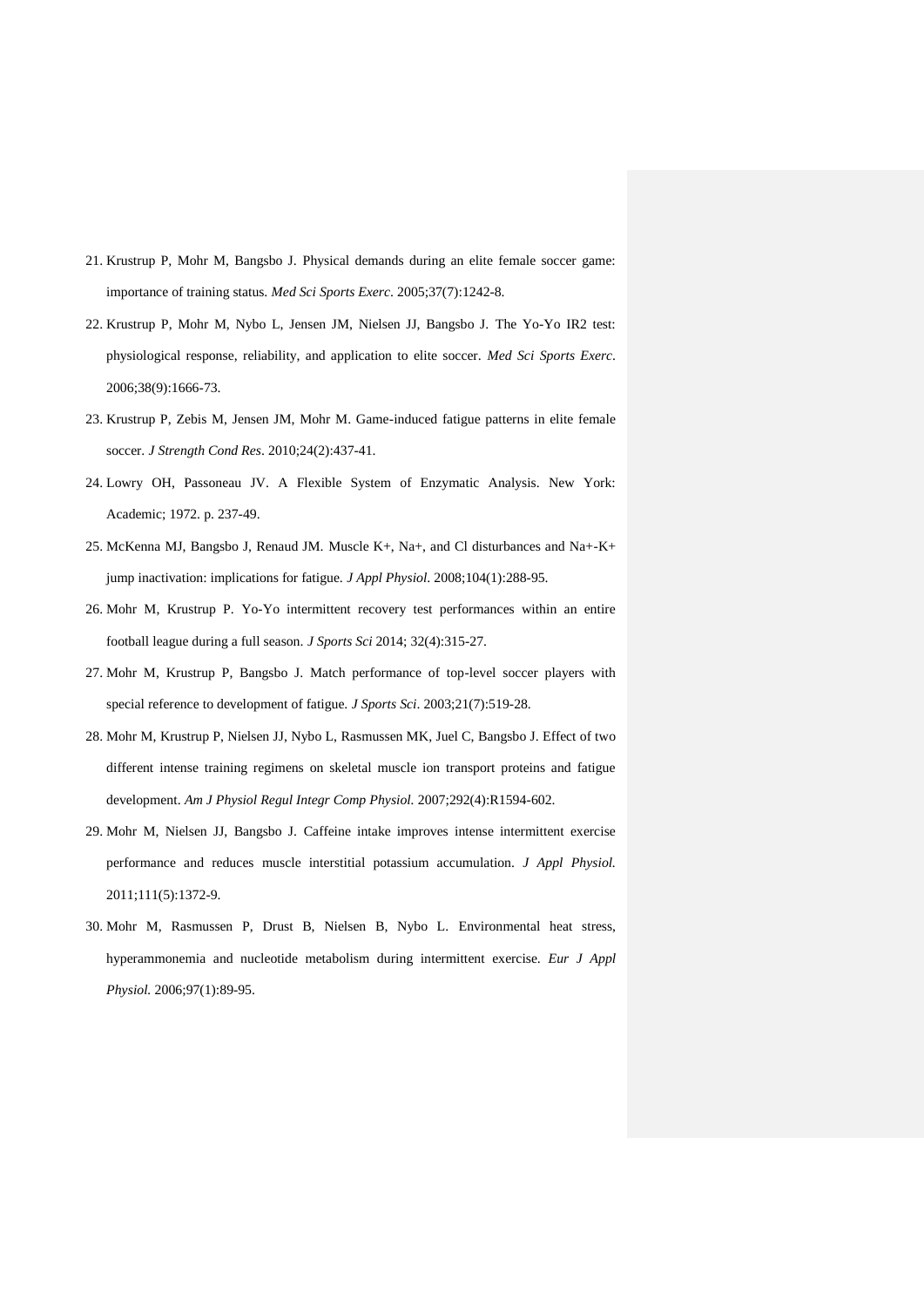- 31. Nordsborg N, Mohr M, Pedersen LD, Nielsen JJ, Langberg H, Bangsbo J. [Muscle](http://www.ncbi.nlm.nih.gov/pubmed/12663256)  [interstitial potassium kinetics during intense exhaustive exercise: effect of previous arm](http://www.ncbi.nlm.nih.gov/pubmed/12663256)  [exercise.](http://www.ncbi.nlm.nih.gov/pubmed/12663256) *Am J Physiol Regul Integr Comp Physiol*. 2003;285(1):R143-8.
- 32. Nybo L, Secher NH. [Cerebral perturbations provoked by prolonged exercise.](http://www.ncbi.nlm.nih.gov/pubmed/15142684) *Prog Neurobiol.* 2004;72(4):223-61.
- 33. Parkin, JM, Carey MF, Zhao S, Febbraio MA. [Effect of ambient temperature on human](http://www.ncbi.nlm.nih.gov/pubmed/10066703)  [skeletal muscle metabolism during fatiguing submaximal exercise.](http://www.ncbi.nlm.nih.gov/pubmed/10066703) *J Appl Physiol*. 1999;86(3):902-8.
- 34. Pringle JS, Jones AM. [Maximal lactate steady state, critical power and EMG during](http://www.ncbi.nlm.nih.gov/pubmed/12458364)  [cycling.](http://www.ncbi.nlm.nih.gov/pubmed/12458364) *Eur J Appl Physiol*. 2002;88(3):214-26.
- 35. Racinais S, Mohr M, Buchheit M, Voss SC, Gaoua N, Grantham J, Nybo L. [Individual](http://www.ncbi.nlm.nih.gov/pubmed/22797527)  [responses to short-term heat acclimatisation as predictors of football performance in a hot,](http://www.ncbi.nlm.nih.gov/pubmed/22797527)  [dry environment.](http://www.ncbi.nlm.nih.gov/pubmed/22797527) *Br J Sports Med*. 2012;46(11):810-5.
- 36. Rampinini E, Bishop D, Marcora SM, Ferrari Bravo D, Sassi R, Impellizzeri FM. Validity of simple field tests as indicators of match-related physical performance in top level professional soccer players. *Int J Sports Med*. 2007;28(3):228-35.
- 37. Rebelo, AN, Ascensao AA, Magalhaes JF, Bischoff, Bendiksen M, Krustrup P. Elite futsal refereeing: activity profile and physiological demands. *J Strength Cond Res.* 2011; 25(4):980-7.
- 38. [Souhail](http://www.ncbi.nlm.nih.gov/pubmed?term=Souhail%20H%255BAuthor%255D&cauthor=true&cauthor_uid=20072052) H, [Castagna](http://www.ncbi.nlm.nih.gov/pubmed?term=Castagna%20C%255BAuthor%255D&cauthor=true&cauthor_uid=20072052) C, [Mohamed HY,](http://www.ncbi.nlm.nih.gov/pubmed?term=Mohamed%20HY%255BAuthor%255D&cauthor=true&cauthor_uid=20072052) [Younes H,](http://www.ncbi.nlm.nih.gov/pubmed?term=Younes%20H%255BAuthor%255D&cauthor=true&cauthor_uid=20072052) [Chamari K.](http://www.ncbi.nlm.nih.gov/pubmed?term=Chamari%20K%255BAuthor%255D&cauthor=true&cauthor_uid=20072052) Direct validity of the yo-yo intermittent recovery test in young team handball players. *[J Strength Cond Res.](http://www.ncbi.nlm.nih.gov/pubmed/?term=souhail+castagna)* 2010;24(2):465-70.
- 39. [Wilkinson](http://www.ncbi.nlm.nih.gov/pubmed?term=Wilkinson%20DJ%255BAuthor%255D&cauthor=true&cauthor_uid=20138956) DJ, [Smeeton NJ,](http://www.ncbi.nlm.nih.gov/pubmed?term=Smeeton%20NJ%255BAuthor%255D&cauthor=true&cauthor_uid=20138956) [Watt PW.](http://www.ncbi.nlm.nih.gov/pubmed?term=Watt%20PW%255BAuthor%255D&cauthor=true&cauthor_uid=20138956) Ammonia metabolism, the brain and fatigue; revisiting the link. *[Prog Neurobiol](http://www.ncbi.nlm.nih.gov/pubmed/?term=wilkinson+2010+ammonia)*. 2010;91(3):200-19.

**Formatted:** Spanish (Spain)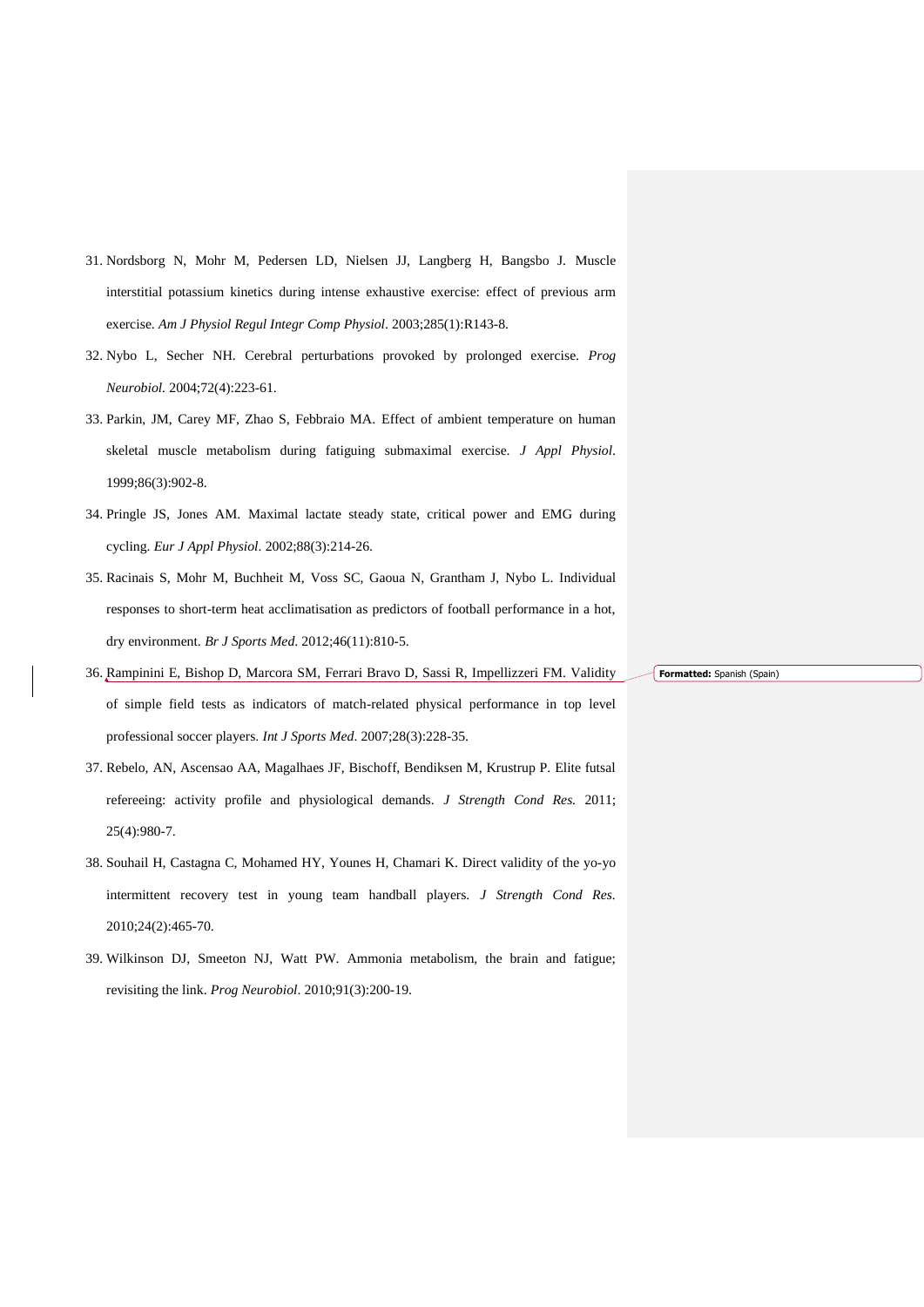40. Wylie LJ, Mohr M, Krustrup P, Jackman SR, Ermιdis G, Kelly J, Black MI, Bailey SJ, Vanhatalo A, Jones AM. [Dietary nitrate supplementation improves team sport-specific](http://www.ncbi.nlm.nih.gov/pubmed/23370859)  [intense intermittent exercise performance.](http://www.ncbi.nlm.nih.gov/pubmed/23370859) *Eur J Appl Physiol*. 2013;113(7):1673-84.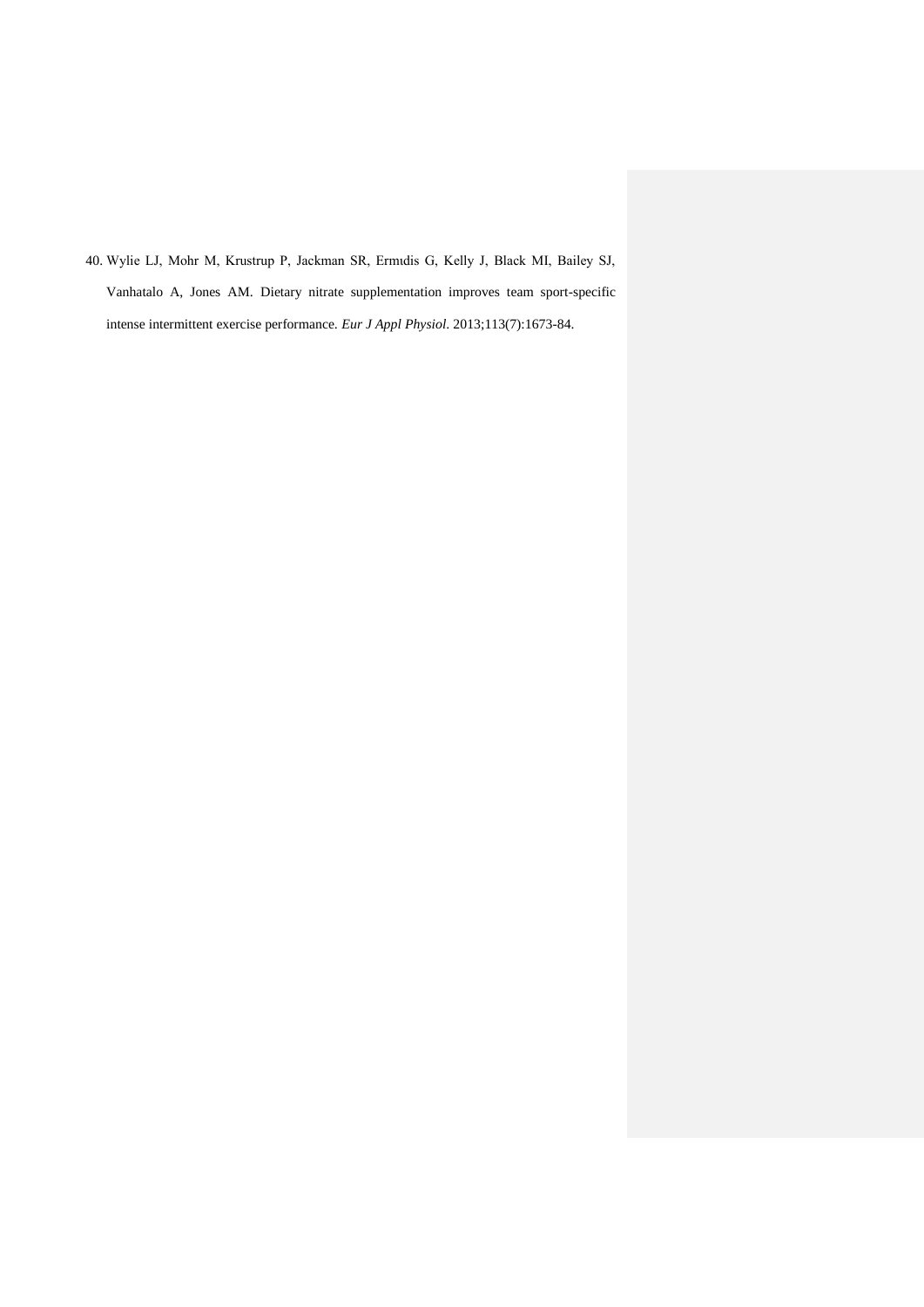#### **Legends to tables and figures**

Table 1: Cardio-pulmonary variables and blood lactate after submaximal and maximal treadmill running untrained individuals and trained soccer players. Values are means±SD. Different from untrained: ΔΔP<0.01.

Table 2: Muscle variables at rest, at exhaustion and 3 min into recovery of the Yo-Yo Intermittent recovery test for untrained individuals and trained soccer players. Values are means±SD. Different from untrained: ΔΔP<0.01. Different from rest: \*P<0.05; \*\*P<0.01. Different from exhaustion: †P<0.05; ††P<0.01.

#### Figure 1:

Heart rate (A), blood lactate (B) and plasma potassium (C) before, during and in recovery from the Yo-Yo Intermittent recovery test for untrained individuals (closed circles) and trained soccer players (open circles). Values are means±SD. Different from untrained individuals: \*P<0.05; \*\*P<0.01.

#### Figure 2:

Plasma Free Fatty Acids (A), ammonia (B) and blood glucose (C) before, during and in recovery from the Yo-Yo Intermittent recovery test for untrained individuals (closed circles) and trained soccer players (open circles). Values are means±SD. Different from untrained individuals: \*P<0.05; \*\*P<0.01.